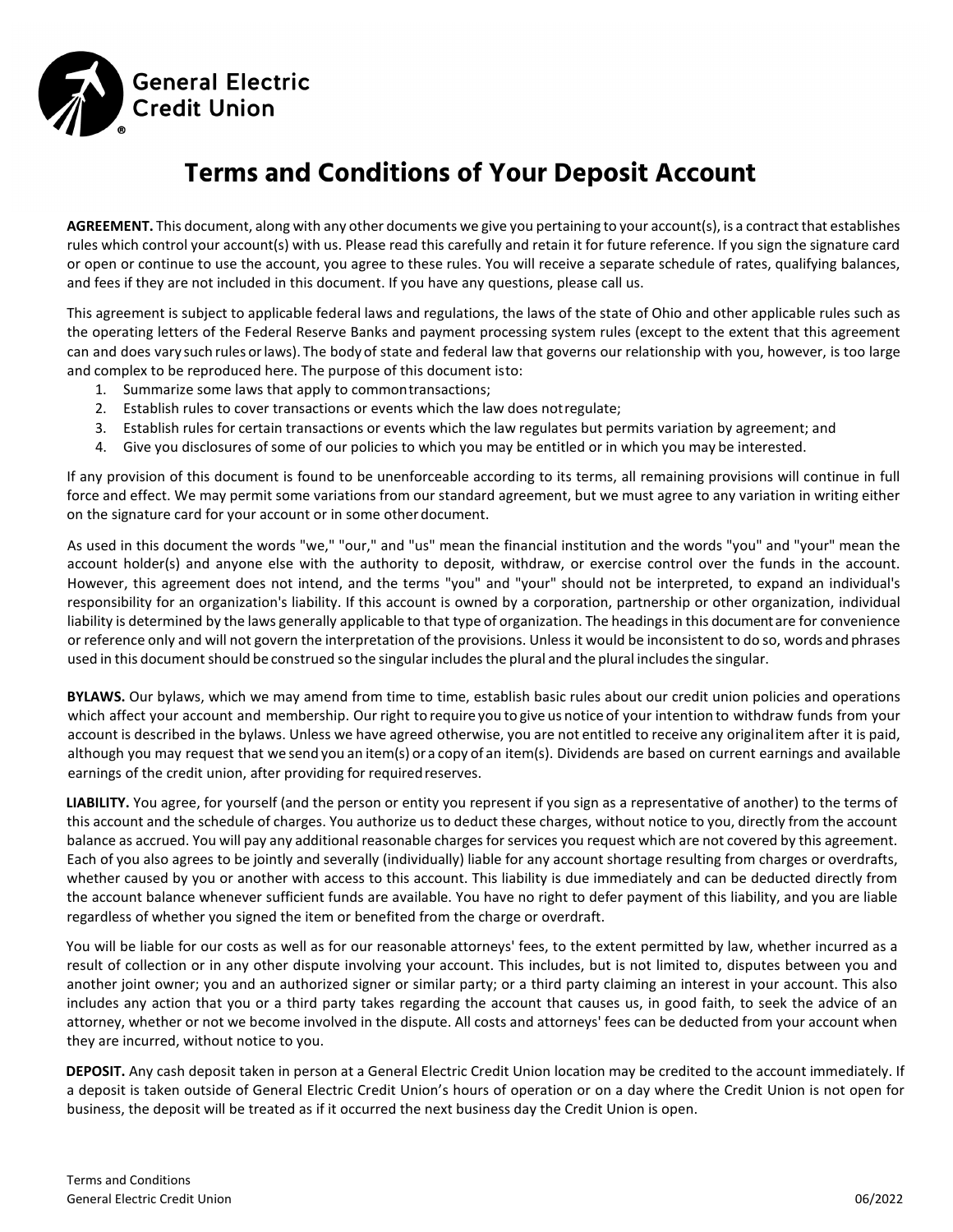#### **RESPONSBILITY**

Please remember that even after we have made funds available to you, and you have withdrawn the funds, you are still responsible for checks you deposit that are returned to us unpaid, any other problems involving your account, and the availability of funds.

#### **WITHDRAWALS**

**Generally.** Unless clearly indicated otherwise on the account records, any of you, acting alone, who signs to open the account or has authority to make withdrawals may withdraw or transfer all or any part of the account balance at any time. Each of you (until we receive written notice to the contrary) authorizes each other person who signs or has authority to make withdrawals to endorse any item payable to you or your order for deposit to this account or any other transaction with us.

**Checks and Withdrawal Rules.** If you do not purchase your check blanks from us, you must be certain that we approve the check blanks you purchase. We may refuse any withdrawal or transfer request which you attempt on forms not approved by us or by any method we do not specifically permit. We may refuse any withdrawal or transfer request which is greater in number than the frequency permitted, or which is for an amount greater or less than any withdrawal limitations. We will use the date the transaction is completed by us (as opposed to the date you initiate it) to apply the frequency limitations. In addition, we may place limitations on the account until your identity is verified.

Even if we honor a nonconforming request, we are not required to do so later. If you violate the stated transaction limitations (if any), in our discretion we may close your account or reclassify it as a transaction account. If we reclassify your account, your account may be subject to the fees and earnings rules of the new account classification.

If we are presented with an item drawn against your account that would be a "substitute check," as defined by law, but for an error or defect in the item introduced in the substitute check creation process, you agree that we may pay such item.

**Overdrafts.** You understand that we may, at our discretion, honor withdrawal requests that overdraw your account. However, the fact that we may honor withdrawal requests that overdraw the account balance does not obligate us to do so later. So, you can NOT rely on us to pay overdrafts on your account regardless of how frequently or under what circumstances we have paid overdrafts on your account in the past. We can change our practice of paying overdrafts on your account without notice to you. You can ask us if we have other account services that might be available to you where we commit to paying overdrafts under certain circumstances, such as, Courtesy Overdraft, an overdraft protection line‐of‐credit or a plan to sweep funds from another account you have with us.

You agree that we may charge fees for overdrafts. We may use subsequent deposits, including direct deposits of social security or other government benefits, to cover such overdrafts and overdraft fees.

**Multiple Signatures, Electronic Check Conversion, and Similar Transactions.** An electronic check conversion transaction is a transaction where a check or similar item is converted into an electronic fund transfer as defined in the Electronic Fund Transfers regulation. In these types of transactions, the check or similar item is either removed from circulation (truncated) or given back to you. As a result, we have no opportunity to review the check to examine the signatures on the item. You agree that, as to these or any items as to which we have no opportunity to examine the signatures, you waive any requirement of multiple signatures.

**OWNERSHIP OF ACCOUNT & BENEFICIARY DESIGINATION.** These rules apply to this account depending on the form of ownership and beneficiary designation, if any, specified on the account records. We reserve the right to refuse some forms of ownership on any or all of our accounts. We make no representations as to the appropriateness or effect of the ownership and beneficiary designations, except as they determine to whom we pay the account funds. If more than one beneficiary is listed, the account balance shall be distributed to them in equal shares. If any beneficiary shall predecease you, his or her interest, and the interest of any of his or her heirs, shall then terminate. The remaining living beneficiaries shall receive the predeceased beneficiary's share in proportion to the beneficiaries' interest as they appear on this application.

**Individual Account.** This is an account in the name of one person.

**Joint Account ‐ With Survivorship** *(And Not as Tenants in Common)*. The accounts designated as joint accounts are owned by all persons designated as joint owner(s) on the account application, with rights of survivorship in the surviving co-owner(s). A joint member has the same rights to deposits and/or accounts that a primary member has. General Electric Credit Union is authorized to act on the instructions of any joint owner on transactions involving a joint account. Upon the death of any joint owner, any money in the accounts will pass to the surviving joint owner(s).

**Revocable Trust or Payable‐on‐Death Account.** If two or more of you create this type of account, you own the account jointly with survivorship. Beneficiaries cannot withdraw unless: (1) all persons creating the account die, and (2) the beneficiary is then living. If two or more beneficiaries are named and survive the death of all persons creating the account, beneficiaries will own this account in equal shares, without right of survivorship. The person(s) creating either of these account types may: (1) change beneficiaries, (2) change account types, and (3) withdraw all or part of the account funds at any time.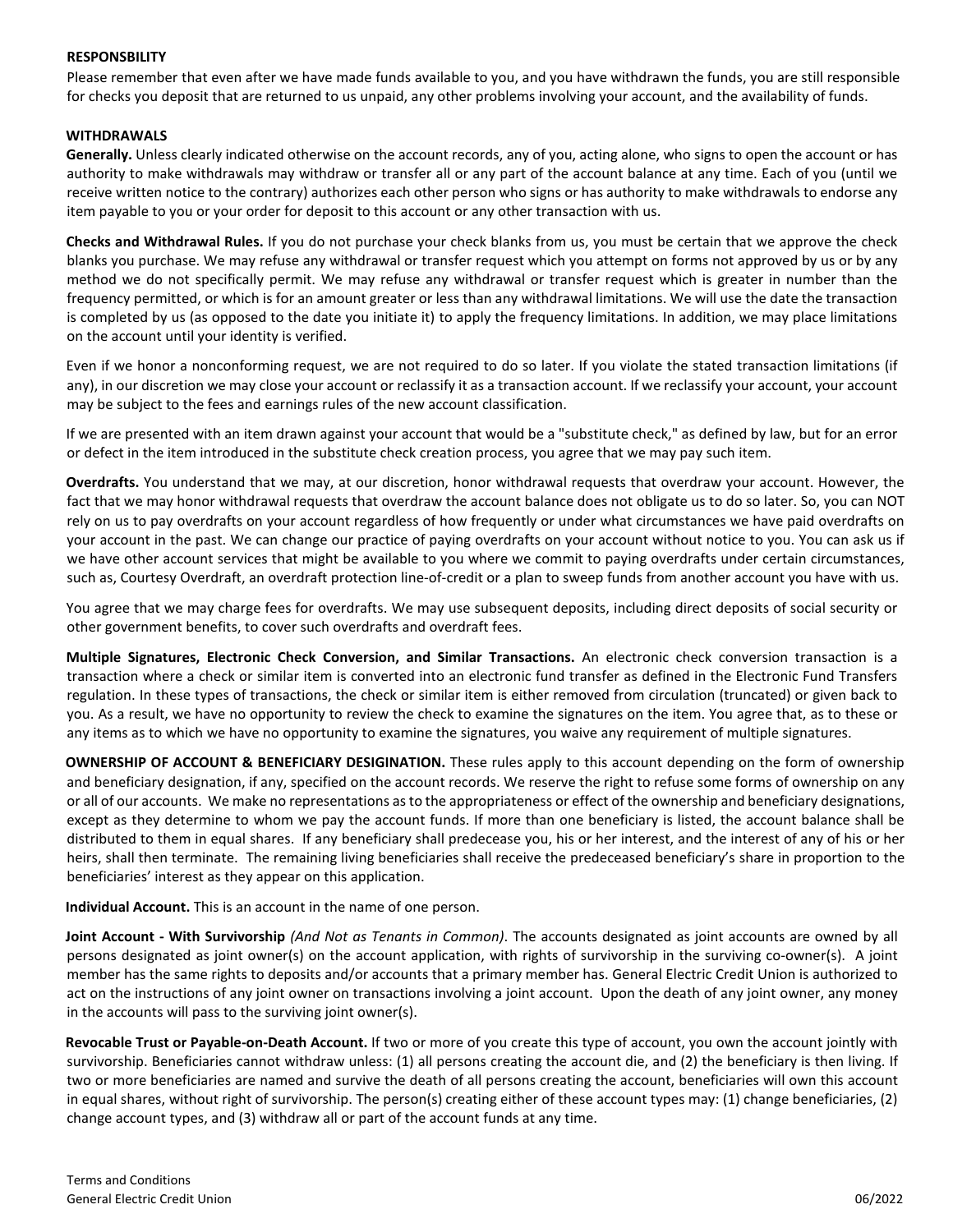**STOP PAYMENTS.** Unless otherwise provided, the rules in this section cover stopping payment of items such as checks and drafts. Rules for stopping payment of other types of transfers of funds, such as consumer electronic fund transfers, may be established by law or our policy. If we have not disclosed these rules to you elsewhere, you may ask us about those rules.

We may accept an order to stop payment on any item from any one of you. You must make any stop‐payment order in the manner required by law and we must receive it in time to give us a reasonable opportunity to act on it before our stop-payment cutoff time. Because stop-payment orders are handled by computers, to be effective, your stop-payment order must precisely identify the account number, date, and amount of the item, and the payee.

You may stop payment on any item drawn on your account whether you sign the item or not. Generally, if your stop‐payment order is given to us in writing it is effective for six months. Your order will lapse after that time if you do not renew the order in writing before the end of the six‐month period. We are not obligated to notify you when a stop‐payment order expires. A release of the stop- payment request may be made only by the person who initiated the stop-payment order.

If you stop payment on an item and we incur any damages or expenses because of the stop payment, you agree to indemnify us for those damages or expenses, including attorneys' fees. You assign to us all rights against the payee or any other holder of the item. You agree to cooperate with us in any legal actions that we may take against such persons. You should be aware that anyone holding the item may be entitled to enforce payment against you despite the stop‐payment order.

Our stop‐payment cutoff time is three (3) business days prior to the date of the transaction. Additional limitations on our obligation to stop payment are provided by law (e.g., we paid the item in cash or we certified the item).

**AMENDMENTS AND TERMINATION.** We may change our bylaws and any term of this agreement. Rules governing changes in interest rates are provided separately in the Truth‐in‐Savings disclosure or in another document. For other changes, we will give you reasonable notice in writing or by any other method permitted by law. We may also close this account if your membership in the credit union terminates, or by giving reasonable notice to you and tender of the account balance personally or by mail. Items presented for payment after the account is closed may be dishonored. When you close your account, you are responsible for leaving enough money in the account to cover any outstanding items to be paid from the account. Reasonable notice depends on the circumstances, and in some cases such as when we cannot verify your identity, or we suspect fraud, it might be reasonable for us to give you notice after the change or account closure becomes effective. Notice from us to any one of you is notice to all of you. If we have notified you of a change in any term of your account and you continue to have your account after the effective date of the change, you have agreed to the new term(s). We reserve the right to expel any member for non‐participation in the affairs of the credit union. "Non‐participation" is defined as a member's failure to vote in the elections and failure to maintain any contact or conduct any business with us for a period of twelve (12) months.

#### **STATEMENTS**

**Your Duty to Report Errors.** You must examine your statement of account with "reasonable promptness." If you discover (or reasonably should have discovered) any unauthorized signatures or alterations, you must promptly notify us of the relevant facts. As between you and us, if you fail to do either of these duties, you will have to either share the loss with us or bear the loss entirely yourself (depending on whether we used ordinary care and, if not, whether we substantially contributed to the loss). The loss could be not only with respect to items on the statement but other items with unauthorized signatures or alterations by the same wrongdoer.

You agree that the time you have to examine your statement and report to us will depend on the circumstances, but will not, in any circumstance, exceed a total of 60 days from when the statement is first sent or made available to you.

You further agree that if you fail to report any unauthorized signatures, alterations, or forgeries in your account within 60 days of when we first send or make the statement available, you cannot assert a claim against us on any items in that statement, and as between you and us the loss will be entirely yours. This 60‐day limitation is without regard to whether we used ordinary care. The limitation in this paragraph is in addition to that contained in the first paragraph of this section. In addition to your duty to review your statements for unauthorized signatures, alterations, and forgeries, you agree to examine your statement with reasonable promptness for any other error ‐ such as an encoding error.

**DIRECT DEPOSITS.** If we are required for any reason to reimburse the federal government for all or any portion of a benefit payment that was directly deposited into your account, you authorize us to deduct the amount of our liability to the U.S. Government from the account or from any other account you have with us, without prior notice and at any time, except as prohibited by law. We may also use any other legal remedy to recover the amount of our liability.

**TEMPORARY ACCOUNT AGREEMENT.** If this option is selected, this is a temporary account agreement. Each person who signs to open the account or has authority to make withdrawals (except as indicated to the contrary) may transact business on this account.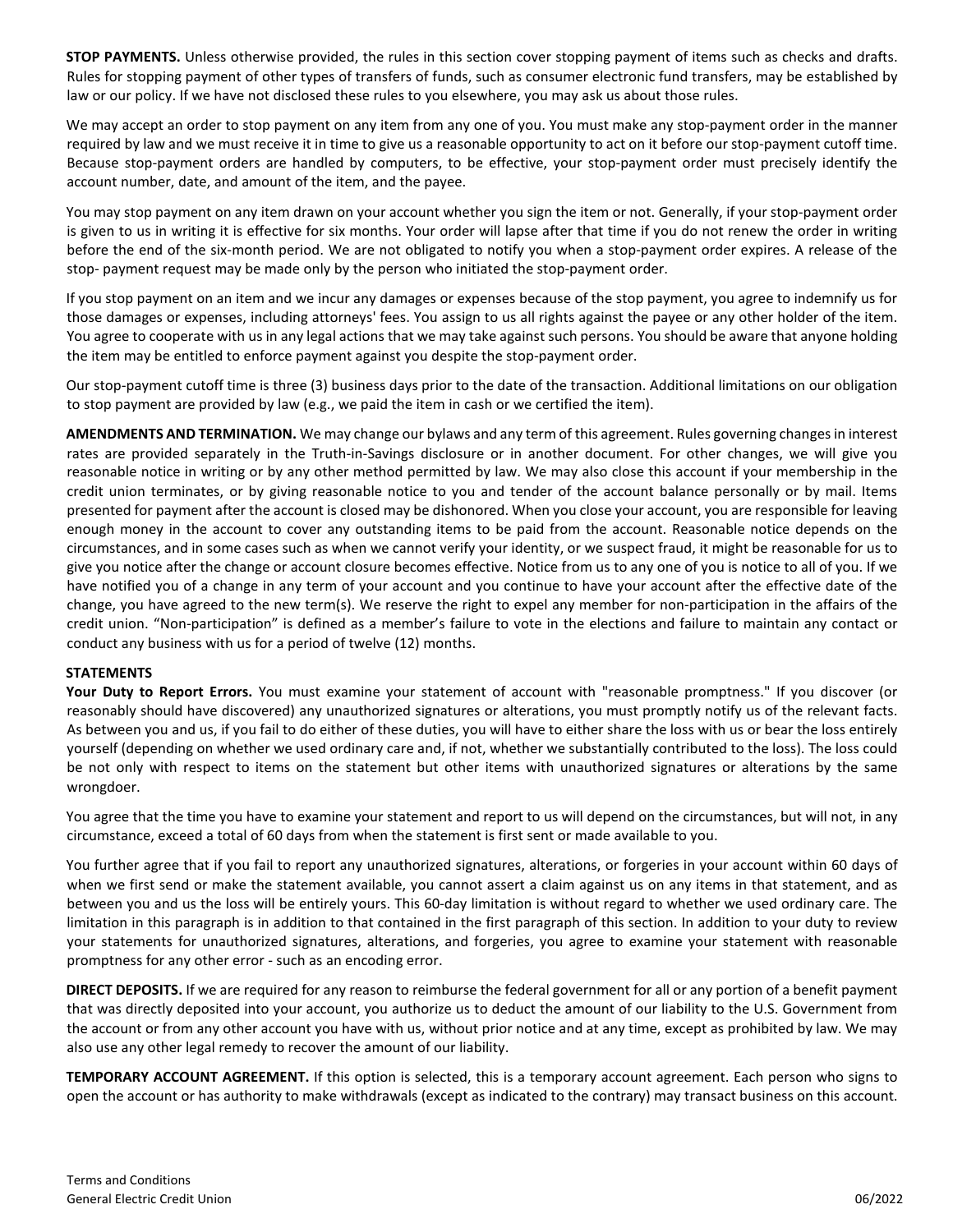However, we may at some time in the future, restrict or prohibit further use of this account if you fail to comply with the requirements we have imposed within a reasonable time.

**RIGHT TO REPAYMENT OF INDEBTNESS.** You each agree that we may (without prior notice and when permitted by law) charge against and deduct from this account any due and payable debt owed to us now or in the future, by any of you having the right of withdrawal, to the extent of such persons' or legal entity's right to withdraw. If the debt arises from a note, "any due and payable debt" includes the total amount of which we are entitled to demand payment under the terms of the note at the time we charge the account, including any balance the due date for which we properly accelerate under the note.

In addition to these contract rights, we may also have rights under a "statutory lien." A "lien" on property is a creditor's right to obtain ownership of the property in the event a debtor defaults on a debt. A "statutory lien" is one created by federal or state statute. If federal or state law provides us with a statutory lien, then we are authorized to apply, without prior notice, any deposits and/or dividends held with us, in your account(s), to any debt you owe us, in accord with the statutory lien.

Neither our contract rights nor rights under a statutory lien apply to this account if prohibited by law. For example, neither our contract rights nor rights under a statutory lien apply to this account if: (a) it is an Individual Retirement Account or similar tax‐ deferred account, or (b) the debt is created by a consumer credit transaction under a credit card plan (but this does not affect our rights under any consensual security interest), or (c) the debtor's right of withdrawal arises only in a representative capacity. We will not be liable for the dishonor of any check or draft when the dishonor occurs because we charge and deduct an amount you owe us from your account. You agree to hold us harmless from any claim arising as a result of our exercise of our right to repayment.

**CHECK PROCESSING.** We process items mechanically by relying solely on the information encoded in magnetic ink along the bottom of the items. This means that we do not individually examine all of your items to determine if the item is properly completed, signed, and endorsed or to determine if it contains any information other than what is encoded in magnetic ink. You agree that we have not failed to exercise ordinary care solely because we use our automated system to process items and do not inspect all items processed in such a manner. Using an automated process helps us keep costs down for you and all account holders.

**CHECK CASHING.** We may charge a fee for anyone that does not have an account with us who is cashing a check, draft, or other instrument written on your account. We may also require reasonable identification to cash such a check, draft, or other instrument. We can decide what identification is reasonable under the circumstances and such identification may be documentary or physical and may include collecting a thumbprint or fingerprint.

**TRUNCATION, SUBSTITUTE CHECKS, & OTHER CHECK IMAGES.** If you truncate an original check and create a substitute check, or other paper or electronic image of the original check, you warrant that no one will be asked to make payment on the original check, a substitute check, or any other electronic or paper image, if the payment obligation relating to the original check has already been paid. You also warrant that any substitute check you create conforms to the legal requirements and generally accepted specifications for substitute checks. You agree to retain the original check in conformance with our internal policy for retaining original checks. You agree to indemnify us for any loss we may incur as a result of any truncated check transaction you initiate. We can refuse to accept substitute checks that have not previously been warranted by a bank or other financial institution in conformance with the Check 21 Act. Unless specifically stated in a separate agreement between you and us, we do not have to accept any other electronic or paper image of an original check.

**REMOTELY CREATED CHECKS.** Like any standard check or draft, a remotely created check (sometimes called a telecheck, preauthorized check, or demand check) is a check that can be used to withdraw money from an account. Unlike a typical check, however, a remotely created check is not issued by the paying bank and does not contain the signature of the account owner (or a signature purported to be the signature of the account owner). In place of a signature, the check usually has a statement that the owner authorized the check or has the owner's name typed or printed on the signature line. For example, if a person provides an account number in response to a telephone solicitation, the telephone solicitor can use the account number to issue a remotely created check to withdraw money from that account.

You warrant and agree to the following for every remotely created check we receive from you for deposit or collection: (1) you have received express and verifiable authorization to create the check in the amount and to the payee that appears on the check; (2) you will maintain proof of the authorization for at least 2 years from the date of the authorization, and supply us the proof if we ask; and (3) if a check is returned you owe us the amount of the check, regardless of when the check is returned. We may take funds from your account to pay the amount you owe us, and if there are insufficient funds in your account, you still owe us the remaining balance.

**UNLAWFUL INTERNET GAMBLING NOTICE.** Restricted transactions as defined in Federal Reserve Regulation GG are prohibited from being processed through this account or relationship. Restricted transactions generally include, but are not limited to, those in which credit, electronic fund transfers, checks, or drafts are knowingly accepted by gambling businesses in connection with the participation by others in unlawful Internet gambling.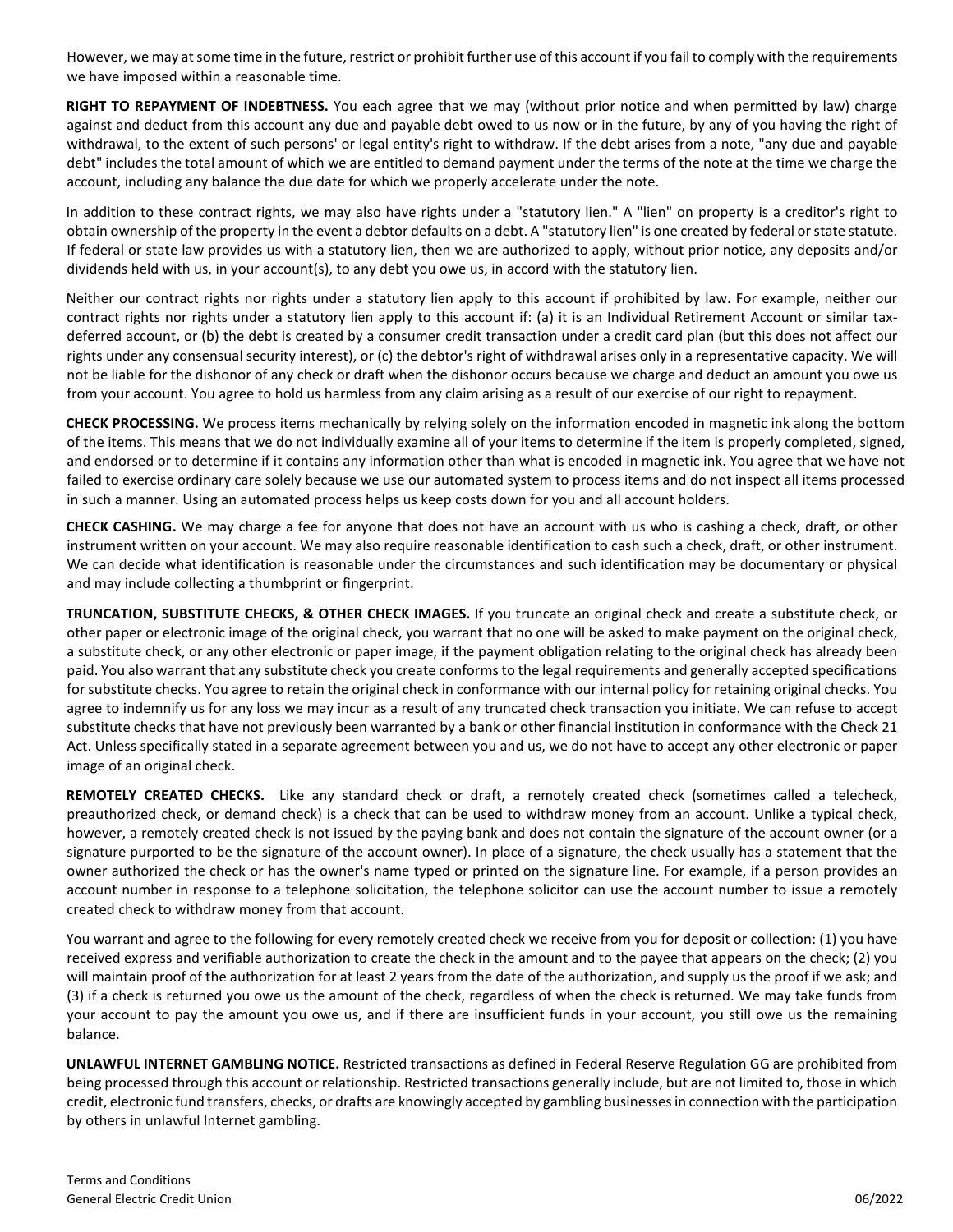**ACH AND WIRE TRANSFERS.** This agreement is subject to Article 4A of the Uniform Commercial Code ‐ Fund Transfers as adopted in the state in which you have your account with us. If your payment order identifies an intermediate financial institution, beneficiary financial institution, or beneficiary by name and number, we and every receiving or beneficiary financial institution may rely upon the identifying number rather than the name to make a payment, even if the number identifies an intermediate financial institution, person or account different than the financial institution or beneficiary identified by name. Neither we nor any receiving or beneficiary financial institution have any responsibility to determine whether the name and identifying number refer to the same financial institution or person.

You agree to be bound by National Automated Clearing House Association (NACHA) rules. These rules provide, among other things, that payments made to you, or originated by you, are provisional until final settlement is made through a Federal Reserve Bank or payment is otherwise made as provided in Article 4A‐403(a) of the Uniform Commercial Code. If we do not receive such payment, we are entitled to a refund from you in the amount credited to your account and the party originating such payment will not be considered to have paid the amount so credited. If we receive a payment order to credit an account you have with us by wire or ACH, we are not required to give you any notice of the payment order or credit.

**AUTHORIZED SIGNER** *(Individual Accounts only)*. A single individual is the owner. The authorized signer is merely designated to conduct transactions on the owner's behalf. The owner does not give up any rights to act on the account, and the authorized signer may not in any manner affect the rights of the owner or beneficiaries, if any, other than by withdrawing funds from the account. The owner is responsible for any transactions of the authorized signer. We undertake no obligation to monitor transactions to determine that they are on the owner's behalf. The owner may terminate the authorization at any time, and the authorization is automatically terminated by the death of the owner. However, we may continue to honor the transactions of the authorized signer until: (a) we have received written notice or have actual knowledge of the termination of authority, and (b) we have a reasonable opportunity to act on that notice or knowledge. We may refuse to accept the designation of an authorized signer.

**RESTRICTIVE LEGENDS.** The automated processing of the large volume of checks we receive prevents us from inspecting or looking for special instructions or "restrictive legends" on every check. Examples of restrictive legends placed on checks are "must be presented within 90 days" or "not valid for more than \$1,000.00." For this reason, we are not required to honor any restrictive legend placed on checks you write unless we have agreed in writing to the restriction. We are not responsible for any losses, claims, damages, or expenses that result from your placement of these or other special instructions on your checks.

**ACCOUNT TRANSFER.** This account may not be transferred or assigned without our prior written consent.

**DEATH OR INCOMPETENCE.** You agree to notify us promptly if any person with a right to withdraw funds from your account(s) dies or becomes legally incompetent. We may continue to honor your checks, items, and instructions until: we know of your death or incompetence, and (b) we have had a reasonable opportunity to act on that knowledge. You agree that we may pay or certify checks drawn on or before the date of death or legal incompetence for up to ten (10) days after your death or legal incompetence unless ordered to stop payment by someone claiming an interest in the account.

**FIDUCIARY ACCOUNTS.** Accounts may be opened by a person acting in a fiduciary capacity. A fiduciary is someone who is appointed to act on behalf of and for the benefit of another. This account may be opened and maintained by a person or persons named as a trustee under a written trust agreement, or as executors, administrators, or conservators under court orders. You understand that by merely opening such an account, we are not acting in the capacity of a trustee in connection with the trust nor do we undertake any obligation to monitor or enforce the terms of the trust or letters.

**LEGAL ACTIONS AFFECTING YOUR ACCOUNT.** If we are served with a subpoena, restraining order, writ of attachment or execution, levy, garnishment, search warrant, or similar order relating to your account (termed "legal action" in this section), we will comply with that legal action. Or, in our discretion, we may freeze the assets in the account and not allow any payments out of the account until a final court determination regarding the legal action. We may do these things even if the legal action involves less than all of you. In these cases, we will not have any liability to you if there are insufficient funds to pay your items because we have withdrawn funds from your account or in any way restricted access to your funds in accordance with the legal action. Any fees or expenses we incur in responding to any legal action (including, without limitation, attorneys' fees and our internal expenses) may be charged against your account. The list of fees applicable to your account(s) provided elsewhere may specify additional fees that we may charge for certain legal actions.

**ENDORSEMENTS.** We may accept for deposit any item payable to you or your order, even if they are not endorsed by you. We may give cash back to any one of you. We may supply any missing endorsement(s) for any item we accept for deposit or collection, and you warrant that all endorsements are genuine. If we accept a third-party check for deposit, we may require any third-party endorsers to verify or guarantee their signatures or endorse in our presence.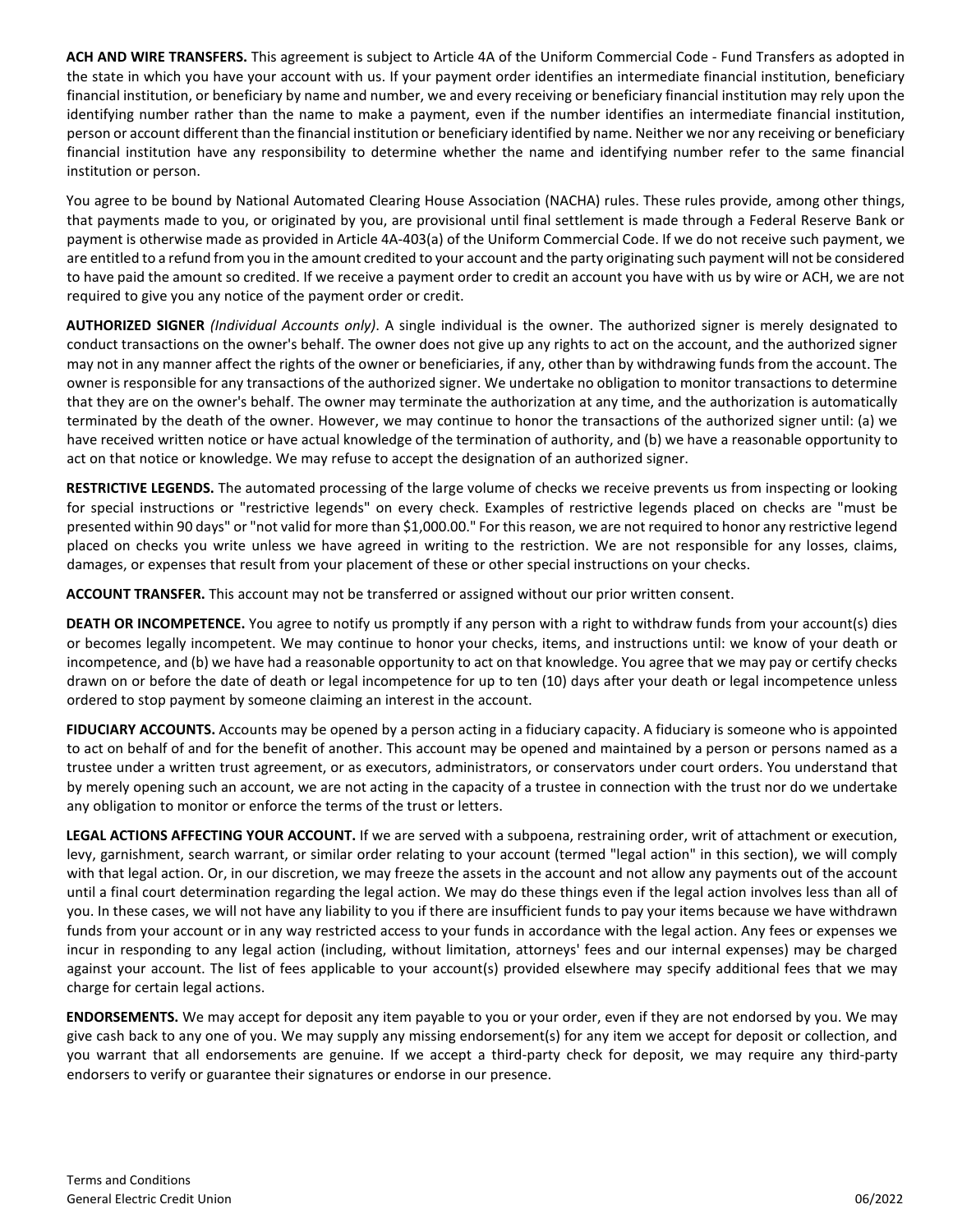To ensure that your check is processed without delay, you must endorse it (sign it on the back) in a specific area. Your entire endorsement (whether a signature or a stamp) along with any other endorsement information (e.g., additional endorsements, ID information, driver's license number, etc.) must fall within 1 1/2" of the "trailing edge" of a check. Endorsements must be made in blue or black ink, so that they are readable by automated check processing equipment.

It is important that you confine the endorsement information to this area since the remaining blank space will be used by others in the processing of the check to place additional needed endorsements and information. You agree that you will indemnify, defend, and hold us harmless for any loss, liability, damage, or expense that occurs because your endorsement, another endorsement, or information you have printed on the back of the check obscures our endorsement. These endorsement guidelines apply to both personal and business checks.



**SECURITY.** It is your responsibility to protect the account numbers and electronic access devices (e.g., an ATM card) we provide you for your account(s). Do not discuss, compare, or share information about your account number(s) with anyone unless you are willing to give them full use of your money. An account number can be used by thieves to encode your number on a false demand draft which looks like and functions like an authorized check. If you furnish your access device and grant actual authority to make transfers to another person (a family member or coworker, for example) who then exceeds that authority, you are liable for the transfers unless we have been notified that transfers by that person are no longer authorized. Your account number can also be used to electronically remove money from your account. If you provide your account number in response to a telephone solicitation for the purpose of making a transfer (to purchase a service or merchandise, for example), payment can be made from your account even though you did not contact us directly and order the payment. You must also take precaution in safeguarding your blank checks. Notify us at once if you believe your checks have been lost or stolen. As between you and us, if you are negligent in safeguarding your checks, you must bear the loss entirely yourself or share the loss with us (we may have to share some of the loss if we failed to use ordinary care and if we substantially contributed to the loss).

You agree that if we offer you services appropriate for your account to help identify and limit fraud or other unauthorized transactions against your account, such as positive pay or commercially reasonable security procedures, and you reject those services, you will be responsible for any fraudulent or unauthorized transactions which could have been prevented by the services we offered, unless we acted in bad faith or to the extent our negligence contributed to the loss.

**TELEPHONE CONSUMER PROTECTION ACT.** The Telephone Consumer Protection Act generally requires businesses to obtain express consent before contacting members/customers on their mobile phones. To ensure that you can receive important communication, General Electric Credit Union is requesting your permission to contact you on your phone. By acknowledging the account application, you are granting permission to General Electric Credit Union and any related affiliates or third parties to contact you on the mobile phone number provided in your application and all future mobile phone numbers that you furnish to the Credit Union. You are not required to provide consent as a condition to open an account or receive Credit Union products and/or services. Your consent is applicable for the following reasons: suspected fraud or suspicious activity, data security breaches, suspected identity theft, informational, marketing, communication(s) about existing accounts and loans, notification of late payments, and/or collection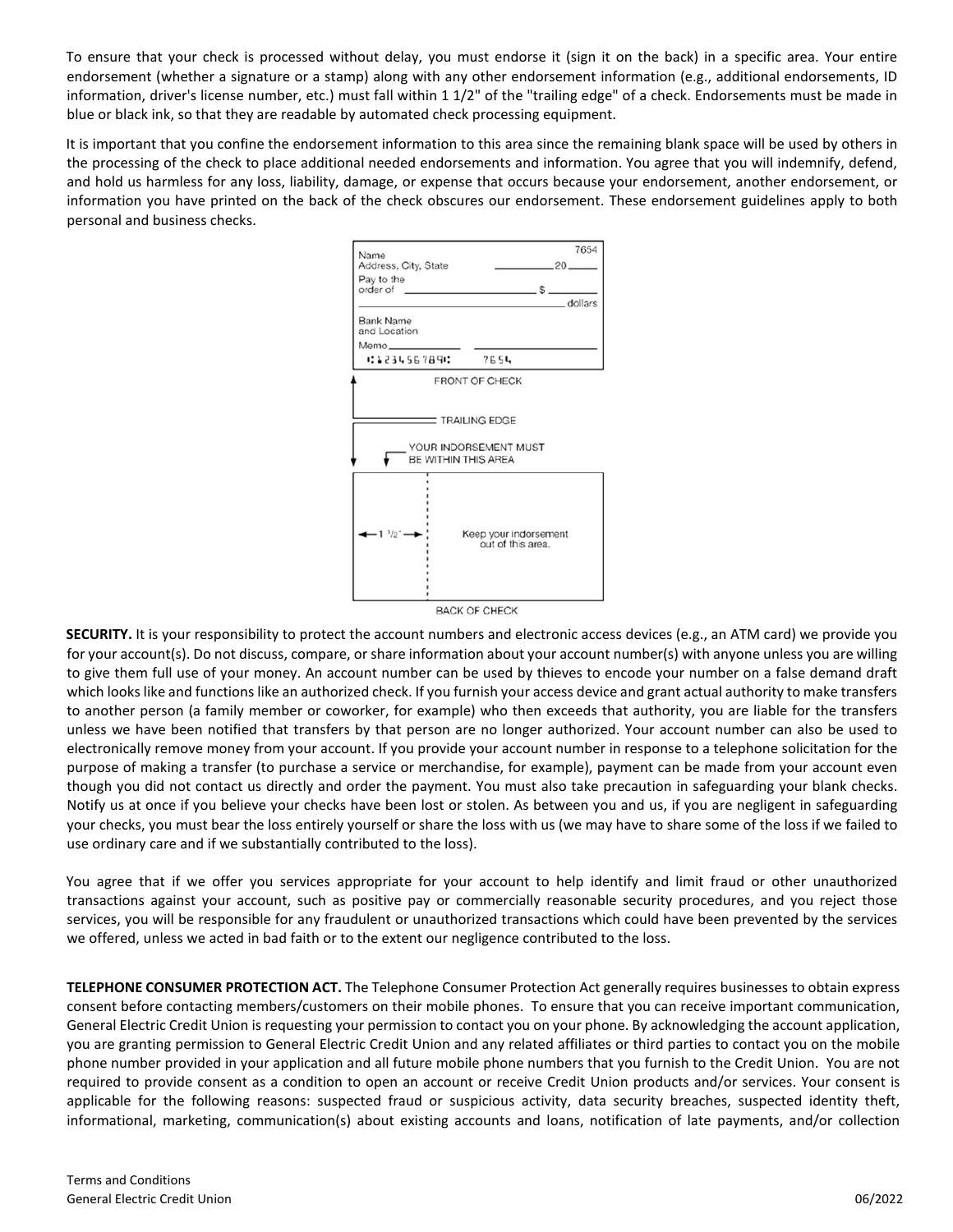efforts. Please note that contact may be made as a direct dial call, using text messages, pre-recorded or artificial voice messages, and/or the used of an automated telephone dialing machine or auto dialer, as defined by federal regulations. By agreeing, you represent that you are the wireless subscriber or customary user with respect to the wireless number(s) provided to the Credit Union, its affiliates and associated third parties and that you have the authority to provide consent. Please note that depending on your mobile service plan, message and data rates may be assessed by your mobile provider and will be your sole responsibility.

**CLAIM OF LOSS.** If you claim a credit or refund because of a forgery, alteration, or any other unauthorized withdrawal, you agree to cooperate with us in the investigation of the loss, including giving us an affidavit containing whatever reasonable information we require concerning your account, the transaction, and the circumstances surrounding the loss. You will notify law enforcement authorities of any criminal act related to the claim of lost, missing, or stolen checks, or unauthorized withdrawals. We will have a reasonable period of time to investigate the facts and circumstances surrounding any claim of loss. Unless we have acted in bad faith, we will not be liable for special or consequential damages, including loss of profits or opportunity, or for attorneys' fees incurred by you. You agree that you will not waive any rights you have to recover your loss against anyone who is obligated to repay, insure, or otherwise reimburse you for your loss. You will pursue your rights or, at our option, assign them to us so that we may pursue them. Our liability will be reduced by the amount you recover or are entitled to recover from these other sources.

**EARLY WITHDRAWAL PENALTIES** *(and involuntary withdrawals)*. We may impose early withdrawal penalties on a withdrawal from a time account even if you don't initiate the withdrawal. For instance, the early withdrawal penalty may be imposed if the withdrawal is caused by our setoff against funds in the account or as a result of an attachment or other legal process. We may close your account and impose the early withdrawal penalty on the entire account balance in the event of a partial early withdrawal. See page one of the Truth in Savings for early withdrawal penalty information.

**ADDRESS OR NAME CHANGES.** You are responsible for notifying us of any change in your address or your name. Unless we agree otherwise, change of address or name must be made in writing by at least one of the account holders. Informing us of your address or name change on a check reorder form is not sufficient. We will attempt to communicate with you only by use of the most recent address you have provided to us. If provided elsewhere, we may impose a service fee if we attempt to locate you.

**RESOLVING ACCOUNT DISPUTES.** We may place an administrative hold on the funds in your account (refuse payment or withdrawal of the funds) if it becomes subject to a claim adverse to (1) your own interest; (2) others claiming an interest as survivors or beneficiaries of your account; or (3) a claim arising by operation of law. The hold may be placed for such period of time as we believe reasonably necessary to allow a legal proceeding to determine the merits of the claim or until we receive evidence satisfactory to us that the dispute has been resolved. We will not be liable for any items that are dishonored as a consequence of placing a hold on funds in your account for these reasons.

**WAIVER OF NOTICES.** You waive any notice of non‐payment, dishonor, or protest regarding any items credited to or charged against your account.

**MEMBERSHIP REQUIREMENT.** You must meet the membership requirements, including maintaining at least one active account, as set forth in the Credit Union Bylaws. By signing this agreement, you; (1) authorize General Electric Credit Union to periodically request consumer reports to determine eligibility for membership and products offered, (2) authorize General Electric Credit Union to open a membership in your name; and (3) acknowledge that you meet General Electric Credit Union's field of membership requirements.

**UNCLAIMED FUNDS.** Accounts of owners with whom there has been no contact for five years or more will be considered unclaimed funds and may be forwarded to the Ohio Department of Commerce as provided by Section 169 of the Ohio Revised Code. Account owners who are residents of Kentucky whom there has been no contact for three years or more will be considered unclaimed funds and may be forwarded to the Kentucky State Treasury Unclaimed Property Division.

**INACTIVE ACCOUNT POLICY.** You will be assessed a monthly inactivity fee (see Fee Schedule for details) if you do not meet one or more of the following qualifications: (1) Transaction activity on an account within 365 calendar days, (2) 18 years of age or younger. Fee is not assessed on Christmas or Vacation Club accounts or Health Savings Accounts (HSAs) and Individual Retirement Accounts (IRAs).

**ACCOUNT CLOSURE.** If your account has a zero (\$0) balance for ninety (90) calendar days, regardless of whether at account opening or if the member has had a standing account with us, the member's account may be closed.

#### **BINDING ARBITRATION.**

**YOU HEREBY AGREE THAT ANY DISPUTE, CLAIM OR CONTROVERSY ARISING NOW OR IN THE FUTURE UNDER OR RELATING IN ANY WAY TO THIS AGREEMENT, OR TO THE ONLINE BANKING SERVICE(S) ("CLAIM"), REGARDLESS OF THE NATURE OF THE CAUSE(S) OF ACTION ASSERTED (INCLUDING CLAIMS FOR INJUNCTIVE, DECLARATORY, OR EQUITABLE RELIEF), SHALL BE RESOLVED BY**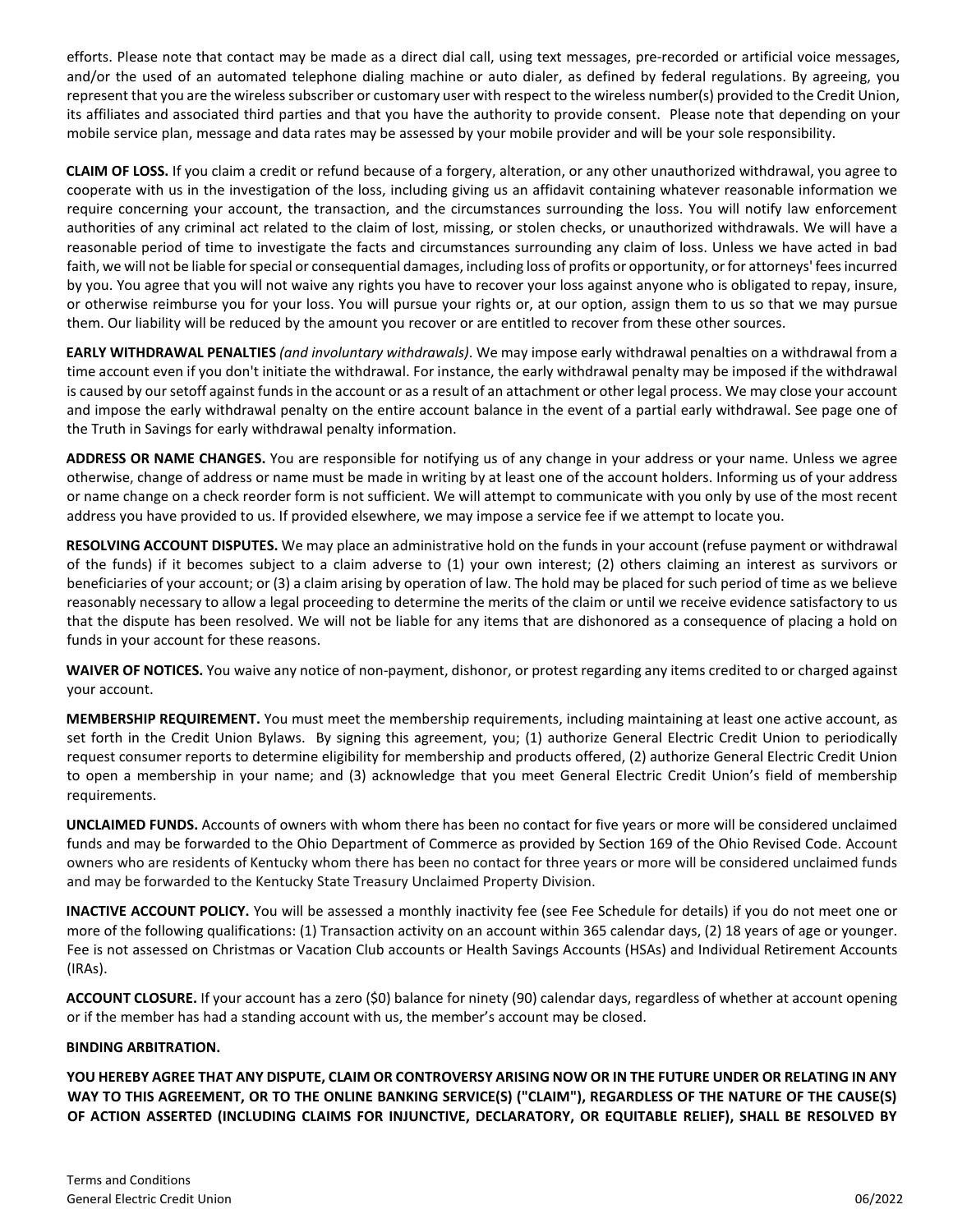**BINDING ARBITRATION. CLAIMS SUBJECT TO ARBITRATION INCLUDE CLAIMS THAT ARE MADE AS COUNTERCLAIMS, CROSS CLAIMS, THIRD PARTY CLAIMS, INTERPLEADERS, OR OTHERWISE. ARBITRATION REPLACES THE RIGHT TO GO TO COURT, AND YOU THEREFORE AGREE TO WAIVE ANY RIGHT THAT YOU OR WE MIGHT OTHERWISE HAVE HAD TO A JURY TRIAL OR THE OPPORTUNITY TO LITIGATE ANY CLAIMS IN COURT BEFORE EITHER A JUDGE OR JURY.** 

#### **YOU FURTHER AGREE THAT YOU WILL NOT BE ABLE TO BRING A CLASS ACTION OR OTHER REPRESENTATIVE ACTION (SUCH AS AN ACTION IN THE FORM OF A PRIVATE ATTORNEY GENERAL) TO LITIGATE ANY CLAIMS IN COURT BEFORE EITHER A JUDGE OR JURY; NOR WILL YOU BE ABLE TO PARTICIPATE AS A CLASS MEMBER IN A CLASS ACTION OR OTHER REPRESENTATIVE ACTION IN ARBITRATION OR IN COURT BEFORE EITHER A JUDGE OR JURY, EXCEPT WHERE IS WAIVER IS PROHIBITED BY LAW.**

This binding arbitration provision applies to any and all Claims that you have against us, our parent, subsidiaries, affiliates, licensees, predecessors, successors, assigns, and against all of their respective employees, agents, or assigns, or that we have against you; it also includes any and all Claims regarding the applicability of this arbitration clause or the validity of the Agreement, in whole or in part.

The party filing a Claim(s) in arbitration must file its Claim(s) before JAMS or the American Arbitration Association under the rules of such arbitration administrator in effect at the time the Claim(s) was filed. Rules and forms may be obtained from, and Claims made may be filed with JAMS (800.352.5267 or jamsadr.com) or the American Arbitration Association, (800-778-7879 or www.adr.org). Arbitration hearings shall be held at a place within the federal judicial district that includes your address at the time the Claim(s) is filed, or at some other place to which you and we agree in writing. Judgment upon any arbitration award may be entered in any court having jurisdiction. Any arbitration award shall be in writing and include a written reasoned opinion, and will be final and binding, subject only to any right to appeal under the Federal Arbitration Act.

This Arbitration Agreement shall survive: (i) termination or changes in the Agreement, and the relationship between you and us concerning the Agreement; and (ii) the bankruptcy of any party or any similar proceeding initiated by you or on your behalf. If any portion of this Arbitration provision is deemed invalid or unenforceable, the remaining portions shall nevertheless remain in force. 03700016-1

Insured by NCUA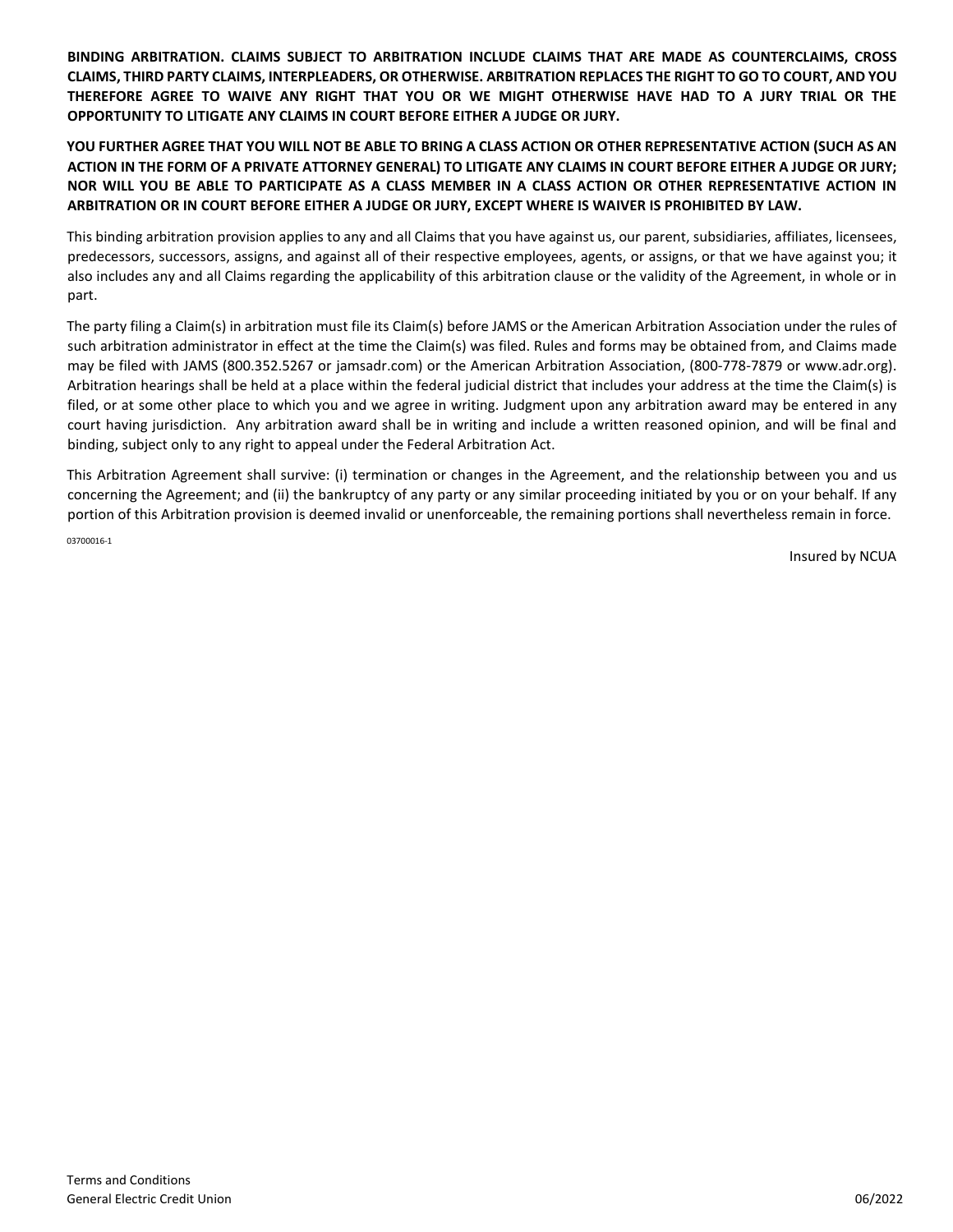

#### **Truth-In-Savings**

#### **Definitions**

As used in this document the words "we," "our," and "us" mean the financial institution and the words "you" and "your" mean the accountholder(s) and anyone else with the authority to deposit, withdraw, or exercise control over the funds in the account. However, this document does not intend, and the terms "you" and "your" should not be interpreted, to expand an individual's responsibility for an organization's liability. If this account is owned by a corporation, partnership or other organization, individual liability is determined by the laws generally applicable to that type of organization. The headings in this document are for convenience or reference only and will not govern the interpretation of the provisions. Unless it would be inconsistent to do so, words and phrases used in this document should be construed so the singular includes the plural and the plural includes the singular. Additional definitions include Individual Retirement Account (IRA) and Health Savings Account (HSA) as well as Annual Percentage Rate (APR) and Annual Percentage Yield (APY). A business day is defined as Monday-Saturday excluding all Federal or State holidays.

#### **Purpose**

This disclosure contains account information about the terms, fees, dividend rate, and annual percentage yield on the accounts we offer. Contact us at: 513.243.4328/800.542.7093 or visit the Disclosures page on our website at: gecreditunion.org/disclosures for any questions or a copy of our fee schedule.

#### **Dividends**

The rate and calculation method we use for dividends may change at any time other than share certificates/time deposits and are at the sole discretion of the Credit Union. Dividends are not payable until declared. Dividends are paid from current income and available earnings, after required transfers to reserves at the end of a dividend period. If your account earns dividends, we are prohibited by law to guarantee the payment of dividends. We must base our dividends upon the money we earn and what is available for distribution at end of a dividend period.

#### **Courtesy Overdraft Information**

Accounts will be charged the standard Courtesy Overdraft fee of \$32 for handling each overdraft created by check, ACH, Point-of-Sale, ATM withdrawal, in-person withdrawal, or other electronic item presented that is paid and \$32 for each item(s) presented that may be returned. An overdrawn balance must be repaid within 32 days. We may not pay items under your Courtesy Overdraft if you do not maintain your account in good standing by bringing your account to a positive balance within every 32-day period for a minimum of 24 hours, if you default on any loan or other obligation to General Electric Credit Union or if your account is subject to any legal or administrative order or levy.

#### **Certificate Information**

**Limitations:** You may withdraw dividends at any time and principal during the ten (10) day grace period with no certificate penalty. Funds can be added to a certificate only at maturity. You will receive the accrued dividends if you close your account before the dividends are posted. **Early Withdrawal Penalties:** For certificate terms less than 18 months, you will incur a 90-day dividend penalty on the principal amount withdrawn if completed prior to maturity. For certificate terms of 18 months or greater, you will incur a 180-day dividend penalty on the principal amount withdrawn if completed prior to maturity. To change an existing termed certificate outside of its 10-day grace period, you will be assessed a penalty fee.

**Renewal Details:** This certificate will automatically renew for the same term at the prevailing APY and dividend rate. If the same term is no longer offered, the certificate will renew to the closest term available. Bump rate certificates will automatically renew to a non-bump rate product with the same term at the prevailing APY and dividend rate.

**New Money Stipulation:** New Money is defined as funds not previously on deposit with General Electric Credit Union. Matured certificates and direct deposit are not considered New Money.

**Bump Rate Certificates Only:** During the term of your certificate, any account owner can initiate a rate adjustment by completing and signing the Bump Rate Request form. One rate adjustment can be made per year and is reflective of an anniversary year, based on the certificate open date.

#### **Tiered Account Information**

All tiered rate account information can be reviewed on our website at:

<https://www.gecreditunion.org/support/resources/access/rates/deposit-rates>

#### **Checking Accounts: Monthly Service Fee Information**

**Choice Checking:** If the average daily balance falls below \$500.00, GECU reserves the right to assess a monthly service fee of \$10.00. **Amplified High-Yield Checking:** If the average daily balance falls below \$1,500.00, GECU reserves the right to assess a monthly service fee of \$15.00.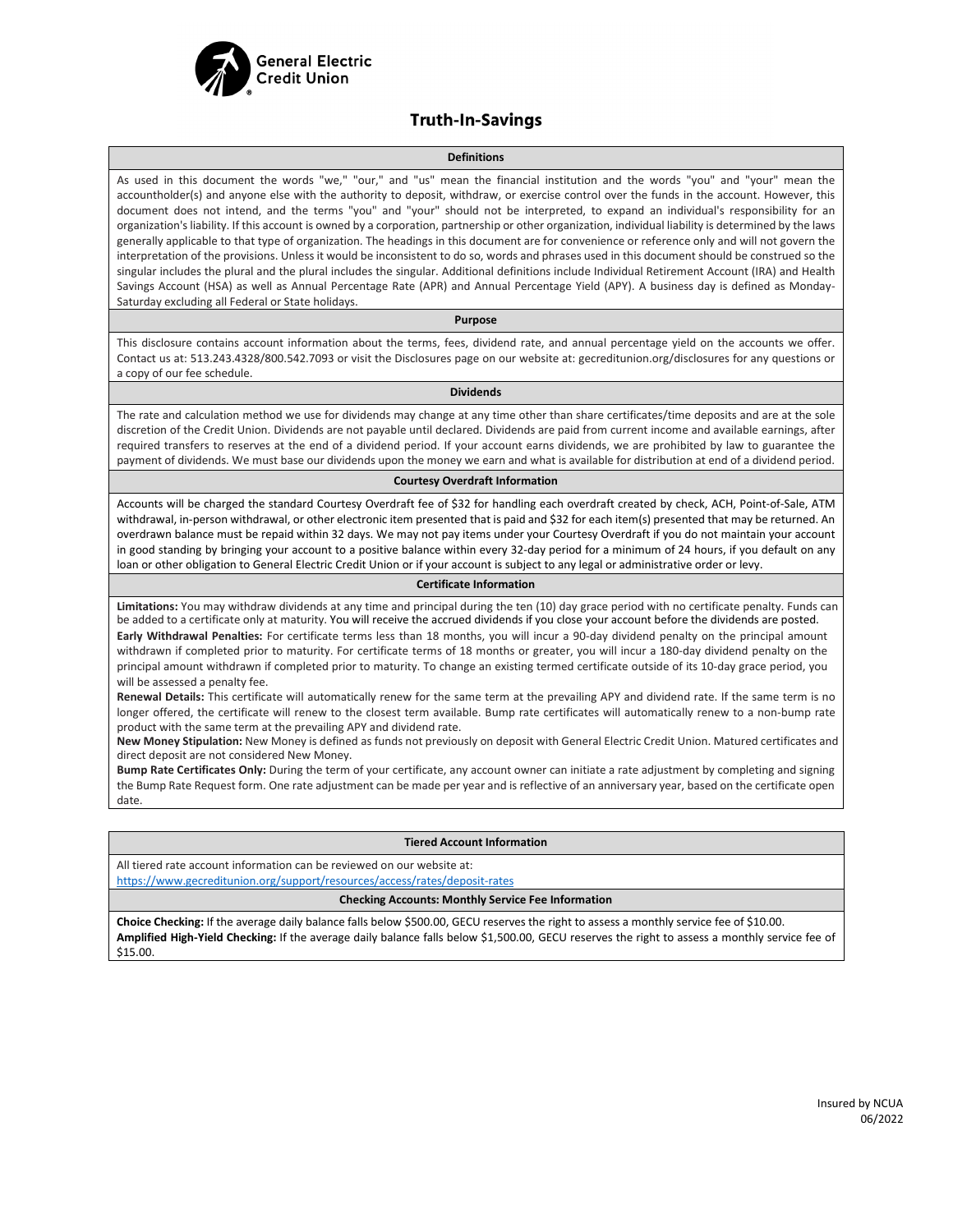| <b>ACCOUNT</b><br><b>TYPE</b>                            | <b>DIVIDEND</b><br>RATE/<br><b>ANNUAL</b><br><b>PERCENTAGE</b><br>YIELD (APY)<br><b>STRUCTURE</b> | <b>VARIABLE</b><br>RATE/<br><b>FIXED</b><br><b>RATE</b> | <b>DIVIDENDS</b><br><b>COMPOUND</b><br><b>FREQUENCY</b> | <b>DIVIDENDS</b><br><b>CREDITED</b><br><b>FREQUENCY</b> | <b>MINIMUM</b><br><b>OPENING</b><br><b>DEPOSIT</b> | <b>MINIMUM</b><br><b>BALANCE</b><br><b>TO AVOID</b><br><b>SERVICE</b><br><b>FEE</b> | <b>MINIMUM</b><br><b>BALANCE</b><br><b>TO EARN</b><br><b>STATED</b><br><b>RATE</b> | <b>BALANCE</b><br><b>METHOD</b><br><b>TO</b><br><b>CALCULATE</b><br><b>DIVIDENDS</b> | <b>ACCOUNT</b><br><b>LIMITATIONS</b> |
|----------------------------------------------------------|---------------------------------------------------------------------------------------------------|---------------------------------------------------------|---------------------------------------------------------|---------------------------------------------------------|----------------------------------------------------|-------------------------------------------------------------------------------------|------------------------------------------------------------------------------------|--------------------------------------------------------------------------------------|--------------------------------------|
| Savings/<br>Indirect<br><b>Savings</b>                   | Non-Tiered<br>Account                                                                             | Variable                                                | Monthly                                                 | Monthly                                                 | \$5.00                                             | N/A                                                                                 | \$0.01                                                                             | Actual<br>Daily<br><b>Balance</b>                                                    | N/A                                  |
| Vacation<br>Club                                         | Non-Tiered<br>Account                                                                             | Variable                                                | Quarterly                                               | Quarterly                                               | N/A                                                | N/A                                                                                 | \$0.01                                                                             | Actual<br>Daily<br>Balance                                                           | N/A                                  |
| <b>IRA</b><br><b>Savings</b>                             | Non-Tiered<br>Account                                                                             | Variable                                                | Monthly                                                 | Monthly                                                 | N/A                                                | N/A                                                                                 | \$0.01                                                                             | Actual<br>Daily<br><b>Balance</b>                                                    | N/A                                  |
| <b>Christmas</b><br><b>Club</b>                          | Non-Tiered<br>Account                                                                             | Variable                                                | Annually                                                | Annually                                                | N/A                                                | N/A                                                                                 | \$0.01                                                                             | Actual<br>Daily<br>Balance                                                           | N/A                                  |
| <b>Simply</b><br>Free<br><b>Checking</b>                 | N/A                                                                                               | N/A                                                     | N/A                                                     | N/A                                                     | \$25.00                                            | N/A                                                                                 | N/A                                                                                | N/A                                                                                  | N/A                                  |
| Choice<br><b>Checking</b>                                | Refer to<br>website URL<br>on page 1                                                              | Variable                                                | Monthly                                                 | Monthly                                                 | \$25.00                                            | \$500.00<br>*Refer to<br>Page 1                                                     | \$0.01                                                                             | Actual<br>Daily<br><b>Balance</b>                                                    | N/A                                  |
| <b>Health</b><br><b>Savings</b><br>Checking              | Non-Tiered<br>Account                                                                             | Variable                                                | Monthly                                                 | Monthly                                                 | N/A                                                | N/A                                                                                 | \$0.01                                                                             | Actual<br>Daily<br><b>Balance</b>                                                    | N/A                                  |
| <b>Amplified</b><br><b>High-Yield</b><br><b>Checking</b> | Refer to<br>website URL<br>on page 1                                                              | Variable<br>Rate                                        | Monthly                                                 | Monthly                                                 | \$25.00                                            | \$1,500.00<br>*Refer to<br>Page 1                                                   | \$0.01                                                                             | Actual<br>Daily<br><b>Balance</b>                                                    | N/A                                  |
| <b>Thrive</b><br>Money<br><b>Market</b>                  | Refer to<br>website URL<br>on page 1                                                              | Variable                                                | Monthly                                                 | Monthly                                                 | N/A                                                | N/A                                                                                 | \$100.00                                                                           | Actual<br>Daily<br><b>Balance</b>                                                    | N/A                                  |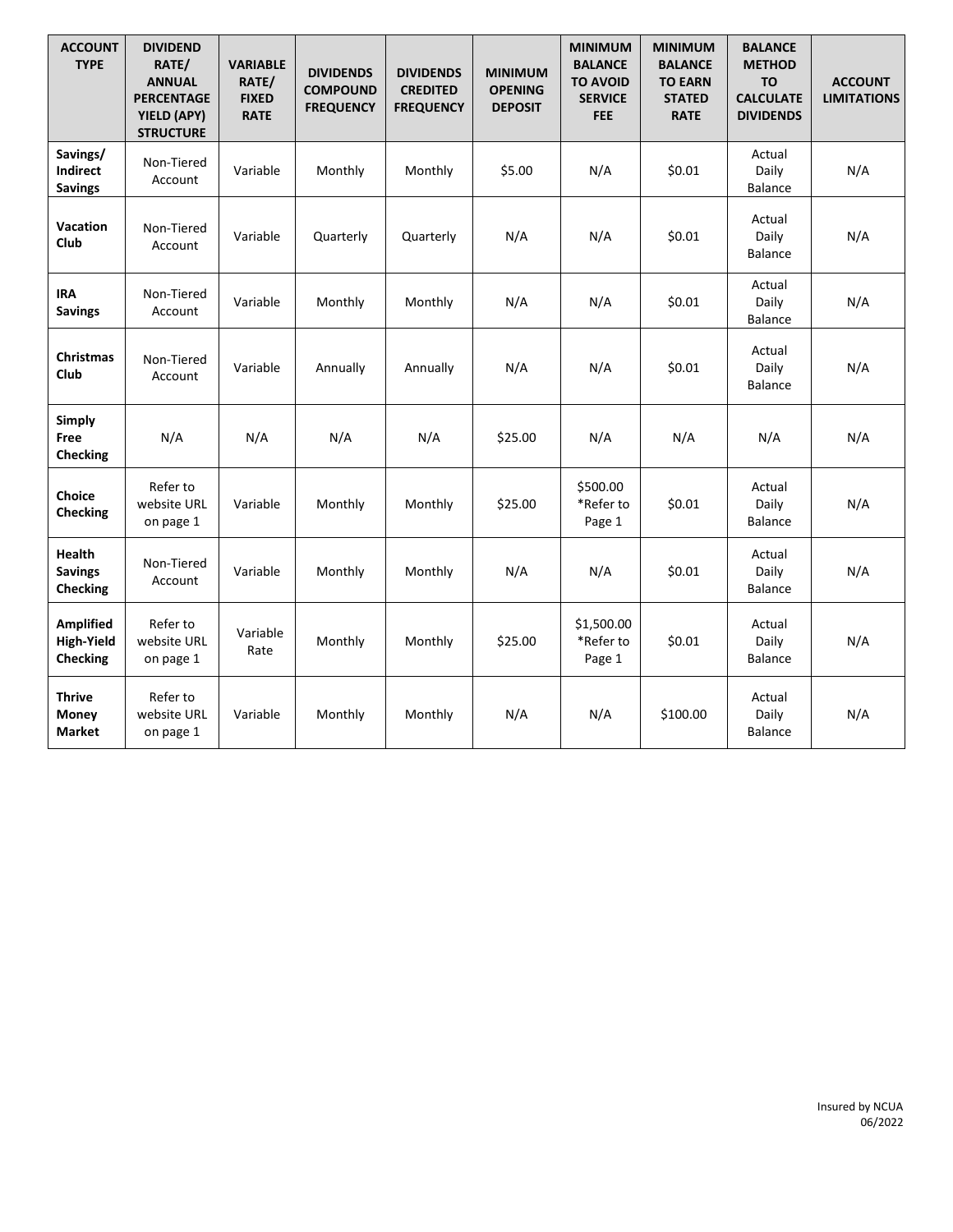| <b>ACCOUNT</b><br><b>TYPE</b>                                    | <b>DIVIDEND</b><br>RATE/<br><b>ANNUAL</b><br><b>PERCENTAGE</b><br>YIELD (APY) | <b>VARIABLE</b><br>RATE/<br><b>FIXED</b><br><b>RATE</b> | <b>DIVIDENDS</b><br><b>COMPOUND</b><br><b>FREQUENCY</b> | <b>DIVIDENDS</b><br><b>CREDITED</b><br><b>FREQUENCY</b> | <b>MINIMUM</b><br><b>OPENING</b><br><b>DEPOSIT</b> | <b>MINIMUM</b><br><b>BALANCE</b><br><b>TO AVOID</b><br><b>SERVICE</b><br><b>FEE</b> | <b>MINIMUM</b><br><b>BALANCE</b><br><b>TO EARN</b><br><b>STATED</b><br><b>RATE</b> | <b>BALANCE</b><br><b>METHOD</b><br><b>TO</b><br><b>CALCULATE</b><br><b>DIVIDENDS</b> | <b>ACCOUNT</b><br><b>LIMITATIONS</b>                |
|------------------------------------------------------------------|-------------------------------------------------------------------------------|---------------------------------------------------------|---------------------------------------------------------|---------------------------------------------------------|----------------------------------------------------|-------------------------------------------------------------------------------------|------------------------------------------------------------------------------------|--------------------------------------------------------------------------------------|-----------------------------------------------------|
| IRA<br>Money<br>Market                                           | Refer to<br>website URL<br>on page 1                                          | Variable                                                | Quarterly                                               | Quarterly                                               | N/A                                                | N/A                                                                                 | \$100.00                                                                           | Actual<br>Daily<br><b>Balance</b>                                                    | N/A                                                 |
| <b>Certificate</b>                                               | Non-Tiered<br>Account                                                         | Fixed                                                   | Monthly                                                 | Monthly                                                 | \$500.00                                           | N/A                                                                                 | \$500.00                                                                           | Actual<br>Daily<br>Balance                                                           | Refer to<br>Certificate<br>Information<br>on Page 1 |
| Jumbo<br><b>Certificate</b>                                      | Non-Tiered<br>Account                                                         | Fixed                                                   | Monthly                                                 | Monthly                                                 | \$100,000.00                                       | N/A                                                                                 | \$100,000.00                                                                       | Actual<br>Daily<br><b>Balance</b>                                                    | Refer to<br>Certificate<br>Information<br>on Page 1 |
| <b>Bump</b><br>Rate<br><b>Certificate</b>                        | Non-Tiered<br>Account                                                         | Fixed                                                   | Monthly                                                 | Monthly                                                 | \$500.00                                           | N/A                                                                                 | \$500.00                                                                           | Actual<br>Daily<br><b>Balance</b>                                                    | Refer to<br>Certificate<br>Information<br>on Page 1 |
| IRA/HSA<br><b>Certificate</b>                                    | Non-Tiered<br>Account                                                         | Fixed                                                   | Quarterly                                               | Quarterly                                               | \$500.00                                           | N/A                                                                                 | \$500.00                                                                           | Actual<br>Daily<br><b>Balance</b>                                                    | Refer to<br>Certificate<br>Information<br>on Page 1 |
| <b>IRA</b><br>Jumbo<br><b>Certificate</b>                        | Non-Tiered<br>Account                                                         | Fixed                                                   | Quarterly                                               | Quarterly                                               | \$100,000.00                                       | N/A                                                                                 | \$100,000.00                                                                       | Actual<br>Daily<br><b>Balance</b>                                                    | Refer to<br>Certificate<br>Information<br>on Page 1 |
| IRA/HSA<br><b>Bump</b><br>Rate<br><b>Certificate</b>             | Non-Tiered<br>Account                                                         | Fixed                                                   | Quarterly                                               | Quarterly                                               | \$500.00                                           | N/A                                                                                 | \$500.00                                                                           | Actual<br>Daily<br><b>Balance</b>                                                    | Refer to<br>Certificate<br>Information<br>on Page 1 |
| Free<br><b>Checking</b>                                          | Refer to<br>website URL<br>on page 1                                          | Variable                                                | Monthly                                                 | Monthly                                                 | N/A                                                | N/A                                                                                 | \$1,000.00                                                                         | Actual<br>Daily<br><b>Balance</b>                                                    | Existing<br>Accounts<br>Only                        |
| Premium<br><b>Checking</b>                                       | Refer to<br>website URL<br>on page 1                                          | Variable                                                | Monthly                                                 | Monthly                                                 | N/A                                                | N/A                                                                                 | \$10,000.00                                                                        | Actual<br>Daily<br><b>Balance</b>                                                    | Existing<br>Accounts<br>Only                        |
| Money<br><b>Market</b><br>Plus<br>(Existing<br>Accounts<br>Only) | Refer to<br>website URL<br>on page 1                                          | Variable                                                | Monthly                                                 | Monthly                                                 | N/A                                                | N/A                                                                                 | \$0.01                                                                             | Actual<br>Daily<br>Balance                                                           | Existing<br>Accounts<br>Only                        |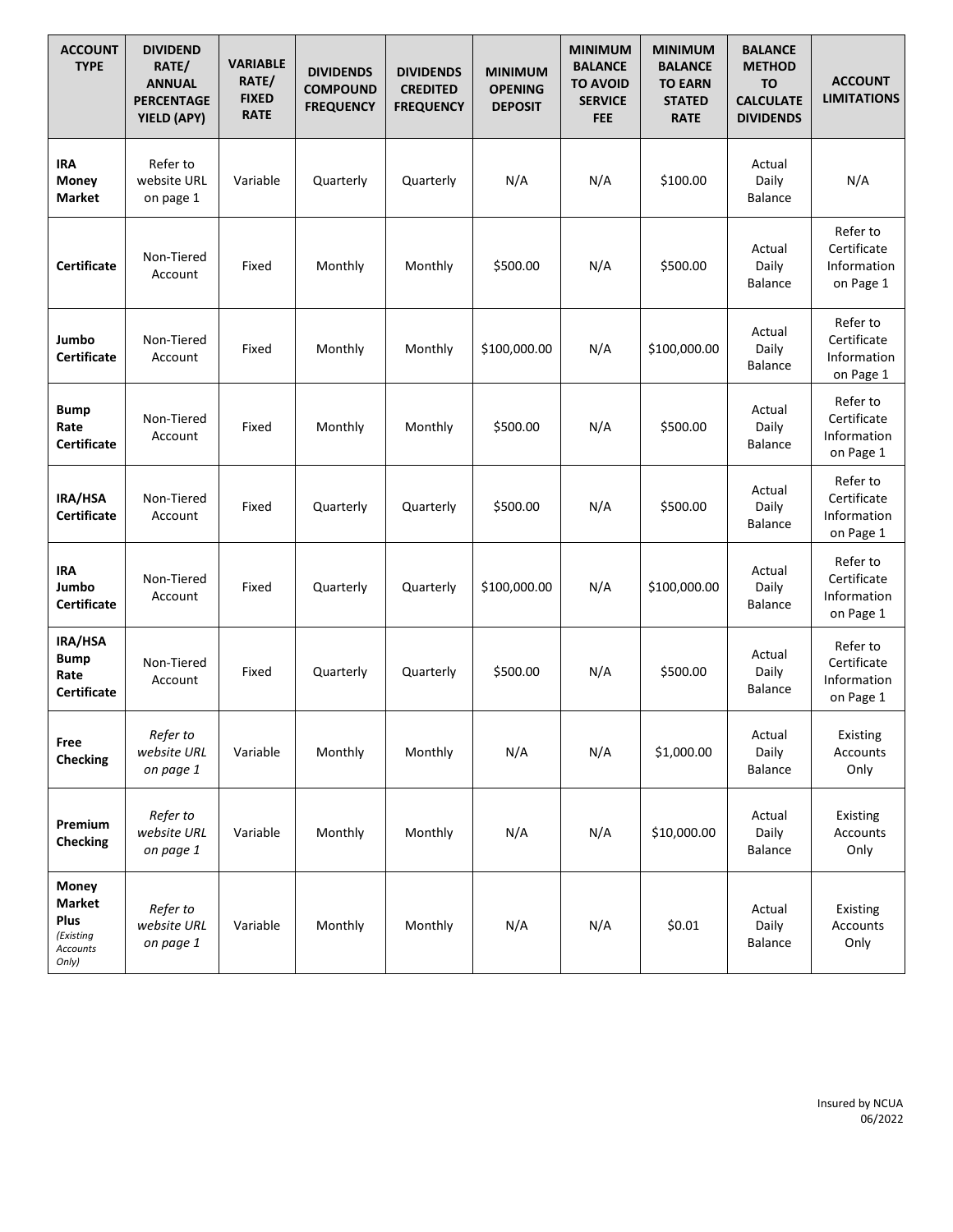

# **Electronic Fund Transfers**

#### **YOUR RIGHT AND RESPONSIBILITIES**

The Electronic Fund Transfers we are capable of handling for consumers are indicated below, some of which may not apply to your account. Some of these may not be available at all terminals. Please read this disclosure carefully because it tells you your rights and obligations for these transactions. You should keep this notice for future reference.

#### **TYPES OF TRANSFERS, FREQUENCY AND DOLLAR LIMITATIONS** (A)

(A) Prearranged Transfers.

- Preauthorized credits. You may make arrangements for certain direct deposits to be accepted into your checking and/or savings account(s).
- Preauthorized payments. You may make arrangements to pay certain recurring bills from your checking and/or savings account(s).
- (B) Telephone Transfers. You may access your account(s) by telephone at 800.589.2875 or 513.243.3333 using a touch tone phone, your account numbers, and personal identification number to:
	- Transfer funds from checking to savings
	- Transfer funds from savings to checking
	- Transfer funds from available Line(s) of Credit to checking
	- Transfer funds from available Line(s) of Credit to savings
	- Make payments from checking to loan account(s) with us
	- Make payments from savings to loan account(s) with us
	- Get savings account(s) information
	- Get checking account(s) information
	- Get loan account(s) information
	- Get certificate information
- (C) ATM Transfers. You may access your account(s) by ATM using your ATM or Debit Card and personal identification number to:
	- Make deposits to checking accounts
	- Make deposits to savings accounts
	- Get cash withdrawals up to **\$1000.00** per day from checking account
	- Get cash withdrawals up to **\$1000.00** per day from savings account
	- Get savings account balance
	- Get checking account balance
- (D) Point‐Of‐Sale Transactions. Using your card:
	- You may access your checking account(s) to purchase goods (in person, by phone, by computer), pay for services (in person, by phone, by computer), get cash from a merchant, if the merchant permits, or from a participating financial institution, and do anything that a participating merchant will accept.
	- You may not exceed more than **\$2,500.00** in transactions per day.
- (E) Computer Transfers. You may access your account(s) by computer visiting our website: www.gecreditunion.org using your Username and Password to:
	- Transfer funds from checking to savings
	- Transfer funds from savings to checking
	- Transfer funds from available Line(s) of Credit to savings
	- Transfer funds from available Line(s) of Credit to checking
	- Make payments from checking to loan account(s) with us
	- Make payments from savings to loan account(s) with us
	- Get savings account(s) information
	- Get checking account(s) information
	- Get loan account(s) information
	- Get certificate information
	- Bill Pay
	- Popmoney®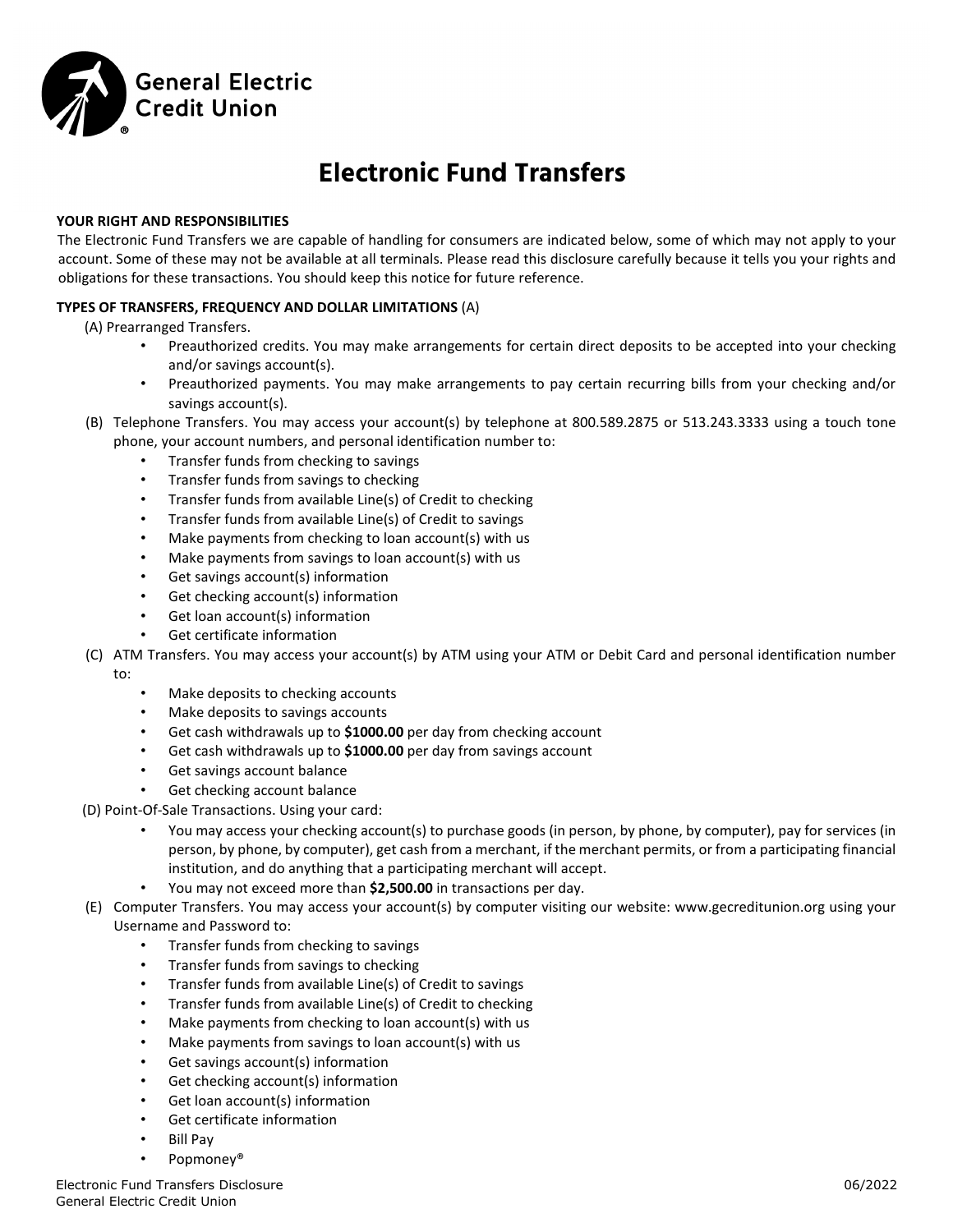- (F) Mobile Banking Transfers. You may access your account(s) by web‐enabled cell phone by downloading the General Electric Credit Union mobile app and using your Username and Password:
	- Transfer funds from checking to savings
	- Transfer funds from savings to checking
	- Make payments from checking to loan account(s) with us
	- Make payments from savings to loan account(s) with us
	- Get savings account(s) information
	- Get checking account(s) information
	- Get loan account(s) information
	- Get certificate information
	- Bill Pay
	- Popmoney®
	- Deposit checks (restrictions may apply)

*You may be charged access fees by your cell phone provider based on your individual plan. Web access is needed to use this service; check with your cell phone provider for details on specific fees and charges.* 

- (G) Electronic Fund Transfers Initiated By Third Parties. You may authorize a third party to initiate electronic fund transfers between your account and the third party's account. These transfers to make or receive payment may be one‐time occurrences or may recur as directed by you. These transfers may use the Automated Clearing House (ACH) or other payments network. Your authorization to the third party to make these transfers can occur in a number of ways. For example, your authorization to convert a check to an electronic fund transfer or to electronically pay a returned check charge can occur when a merchant provides you with notice and you go forward with the transaction (typically at the point of purchase a merchant will post a sign and print the notice on a receipt). In all cases, these third party with your account number and financial institution information. This information can be found on your check as well as on a deposit or withdrawal slip. Thus, you should only provide your financial institution and account information (whether over the phone, the Internet, or via some other method) to trusted third parties whom you have authorized to initiate these electronic fund transfers. Examples of these transfers include, but are not limited to:
	- Electronic check conversion. You may authorize a merchant or other payee to make a one‐time electronic payment from your checking account using information from your check to pay for purchases or pay bills.
	- Electronic returned check charge. You may authorize a merchant or other payee to initiate an electronic fund transfer to collect a charge in the event a check is returned for insufficient funds.

#### **FEES/MISCELLANEOUS**

- (A) Contact us at 513.243.4328/800.542.7093 or visit our website www.gecreditunion.org for a copy of our Fee Schedule. **ATM Operator/Network Fees:** When you use an ATM not owned by us, you may be charged a fee by the ATM operator or any network used (and you may be charged a fee for balance inquiry even if you do not complete a fund transfer).
- (B) General Electric Credit Union's business days coincide with "Fed" days which are Monday through Friday excluding federal holidays.

#### **DOCUMENTATION**

- (A) Terminal Transfers. You can get a receipt at the time you make a transfer to or from your account using a(n) Automated Teller Machine or Point‐of‐Sale terminal. You may not get a receipt if the amount of the transfer is \$15 or less.
- (B) Preauthorized Credits. If you have arranged to have direct deposits made to your account at least once every 60 days from the same person or company, you can call us at the telephone number listed below to find out whether or not the deposit has been made.
- (C) In addition, you will get a monthly account statement from us, unless there are no electronic transactions in a particular month. In any case you will get a statement at least quarterly. You will get a quarterly statement from us on your savings account if the only electronic transfer to or from the account is a preauthorized credit.

#### **PREAUTHORIZED PAYMENTS**

- (A) Right to stop payment and procedure for doing so. If you have told us in advance to make regular payments out of your account, you can stop any of these payments. Here's how:
	- Call or write us at the telephone number or address listed in this disclosure, in time for us to receive your request 3 business days or more before the payment is scheduled to be made. If you call, we may also require you to put your request in writing and get it to us within 14 days after you call. We charge **\$25.00** for each stop payment.
- (B) Notice of varying amounts. If these regular payments may vary in amount, the person you are going to pay will tell you, 10 days before each payment, when it will be made and how much it will be. (You may choose instead to get this notice only when the payment would differ by more than a certain amount from the previous payment, or when the amount would fall outside certain limits that you set.)
- (C) Liability for failure to stop payment of preauthorized transfer. If you order us to stop one of these payments 3 business days or more before the transfer is scheduled, and we so not do so, we will be liable for your losses or damages.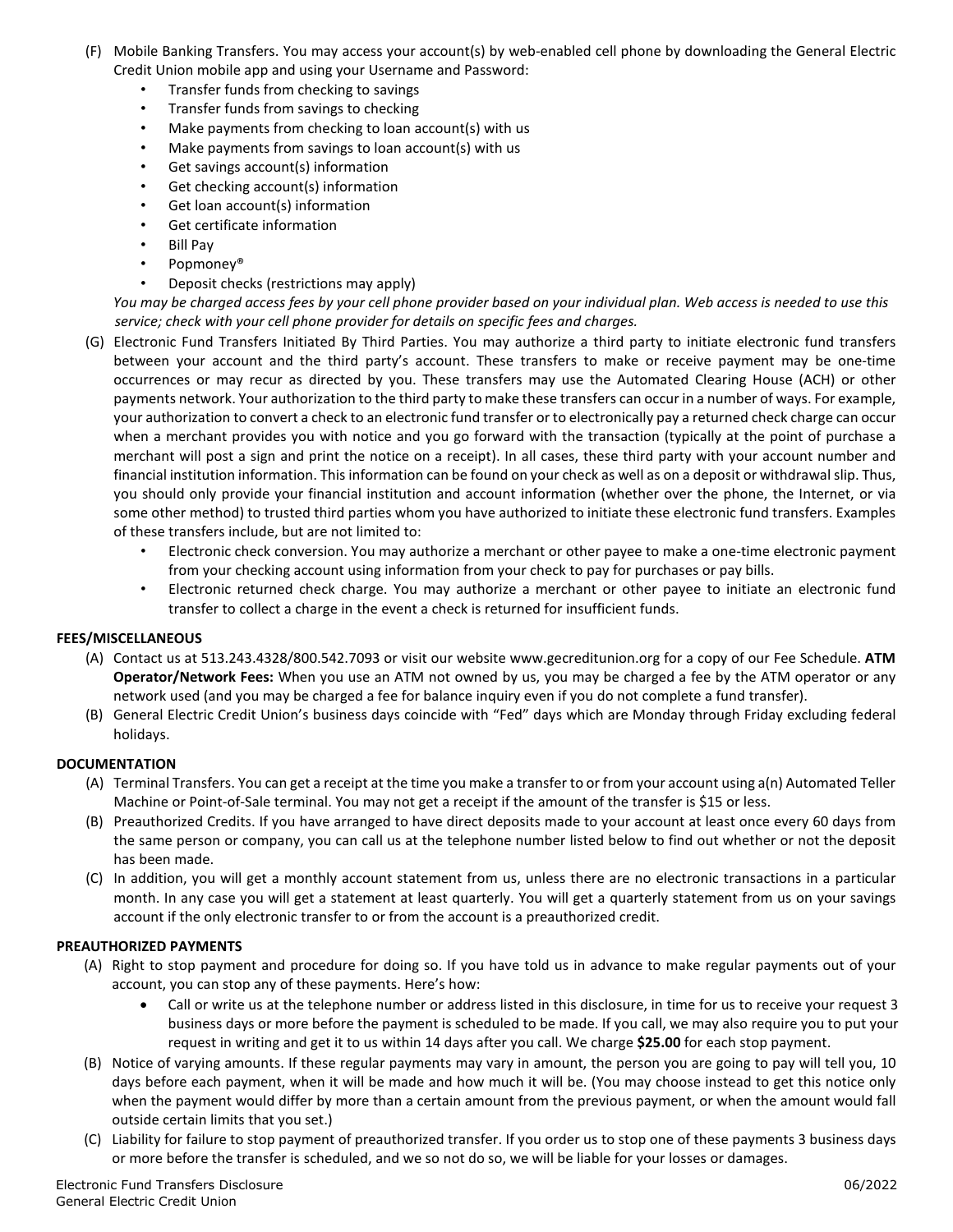#### **FINANCIAL INSTITUTION'S LIABILITY**

Liability for failure to make transfers. If we do not complete a transfer to or from your account on time or in the correct amount according to our agreement with you, we will be liable for your losses or damages. However, there are some exceptions. We will not be liable, for instance:

- If, through no fault of ours, you do not have enough money in your account to make the transfer.
- If the transfer would go over the credit limit of your overdraft options.
- If the automated teller machine where you are making the transfer does not have enough cash.
- If the terminal or system was not working properly and you knew about the breakdown when you started the transfer.
- If circumstances beyond our control (such as fire or flood) prevent the transfer, despite reasonable precautions that we have taken.
- There may be other exceptions stated in our agreement with you.

#### **CONFIDENTIALITY**

We will disclose information to third parties about your account or the transfers you make:

- (1) Where it is necessary for completing transfers; or
- (2) In order to verify the existence and condition of your account for a third party, such a credit bureau or merchant; or
- (3) In order to comply with government agency or court orders; or
- (4) If you give us written permission as explained in the separate Privacy Disclosure.

#### **UNAUTHORIZED TRANSFERS**

(A) Consumer Liability. Tell us at once if you believe your card and/or code has been lost or stolen, or if you believe that an electronic fund transfer has been made without your permission using information from your check. Telephoning is the best way of keeping your possible losses down. You could lose all the money in your account (plus maximum, overdraft option limit). If you tell us within 2 business days after you learn of the loss or theft of your card and/or code, you can lose no more than \$50 if someone used your card and/or code without your permission.

Also, if you do NOT tell us within 2 business days after you learn of the loss or theft or your card and/or code, and we can prove we could have stopped someone from using your card and/or code without your permission if you had told us, you could lose as much as \$500. If your statement shows transfers that you did not make, including those made by card, code, or other means, tell us at once. If you do not tell us within 60 days after your statement was mailed to you, you may not get back any money you lost after the 60 days if we can prove that we could have stopped someone from taking the money if you had told us in time. If an accepted reason for not notifying us, kept you from telling us, we may extend the time period.

- Visa® Debit Card: Additional Limits on Liability for General Electric Credit Union. You will not be liable for any unauthorized transactions using your Visa debit card if: (i) you can demonstrate that you have exercised reasonable care in safeguarding your card from the risk of loss or theft, and (ii) upon becoming aware of a loss or theft, you promptly report the loss or theft to us. Visa is a registered trademark of Visa International Service Association.
- (B) Contact in event of unauthorized transfer. If you believe your card and/or code has been lost or stolen, call or write us at the telephone number or address listed below. You should also call the number or write to the address listed below if you believe a transfer has been made using the information from your check without your permission.

#### **ERROR RESOLUTION NOTICE**

In case of errors or questions about your electronic transfers, call us at 1.800.542.7093 ext. 878 or write us at:

General Electric Credit Union Attn: Disputes Resolution 10485 Reading Road Cincinnati, Ohio 45241

If you think your statement or receipt is wrong or if you need more information about a transfer listed on the statement or receipt. We must hear from you no later than 60 days after we sent the FIRST statement on which the problem or error appeared.

- (1) Tell us your name and account number (if any).
- (2) Describe the error of the transfer you are unsure about and explain as clearly as you can why you believe it is an error or why you need more information.
- (3) Tell us the dollar amount of the suspected error.

If you can tell us orally, we may require that you send us your complaint or question in writing within 10 business days. We will determine whether an error occurred within 10 business days if involving a Visa® point-of-sale transaction processed by Visa (20 business days if the transfer involved a new account) after we hear from you and will correct any error promptly. If we need more time, however, we may take up to 45 days (90 days if the transactions, or are foreign-initiated transfer) to investigate your complaint or question. If we decide to do this, we will credit your account within 5 business days if involving a Visa point‐of‐sale transaction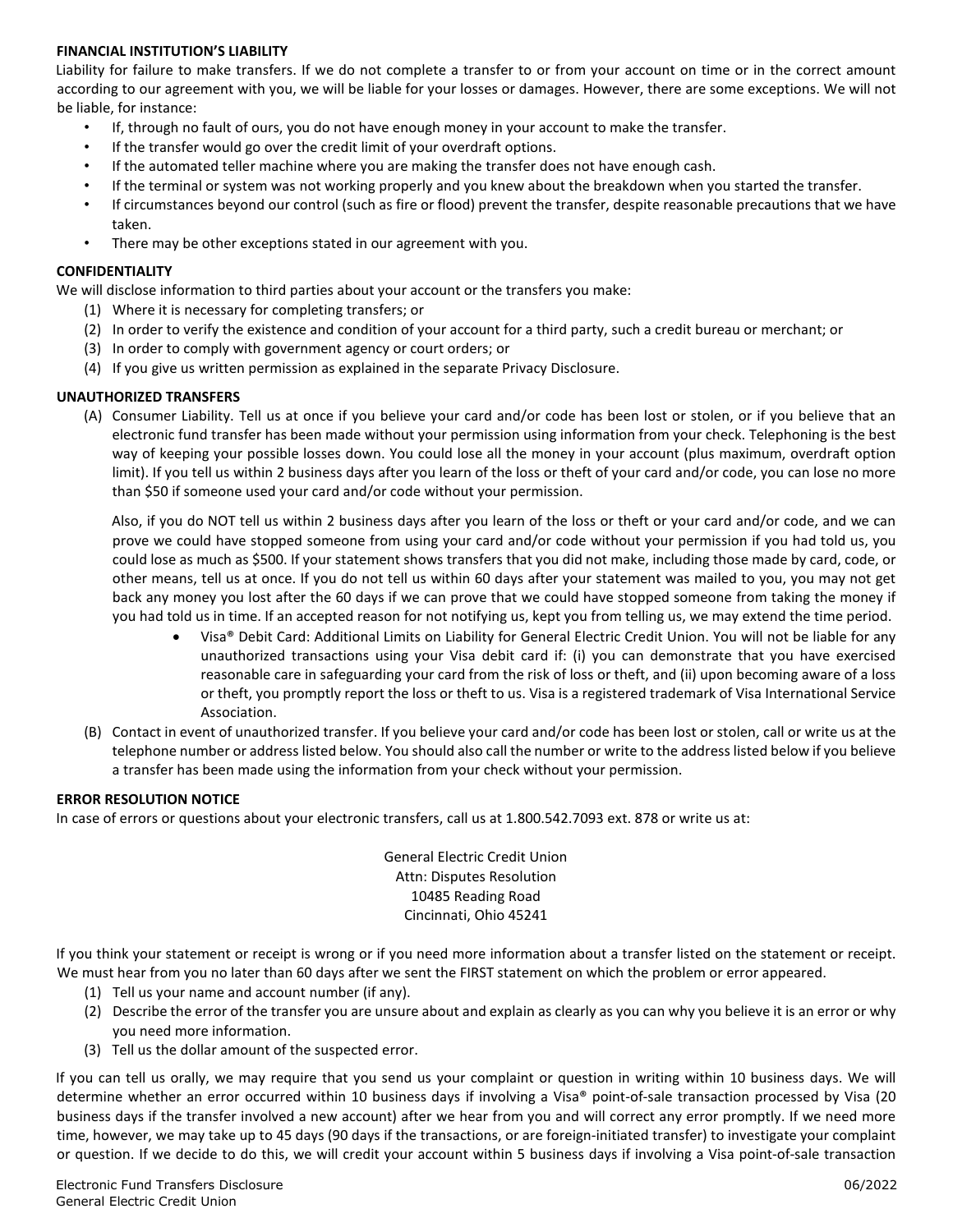processed by Visa (20 business days if the transfer involved a new account) for the amount you think is in error, so that you will have the use of the money during the time it takes us to complete our investigation. If we ask you to put your complaint or question in writing and we do not receive it within 10 business days, we may not credit your account. An account is considered a new account for 30 days after the first deposit is made, if you are a new customer.

We will tell you the results within three business days after completing our investigation. If we decide that there was no error, we will send you a written explanation. You may ask for copies of the documents that we used in our investigation.

Insured by NCUA.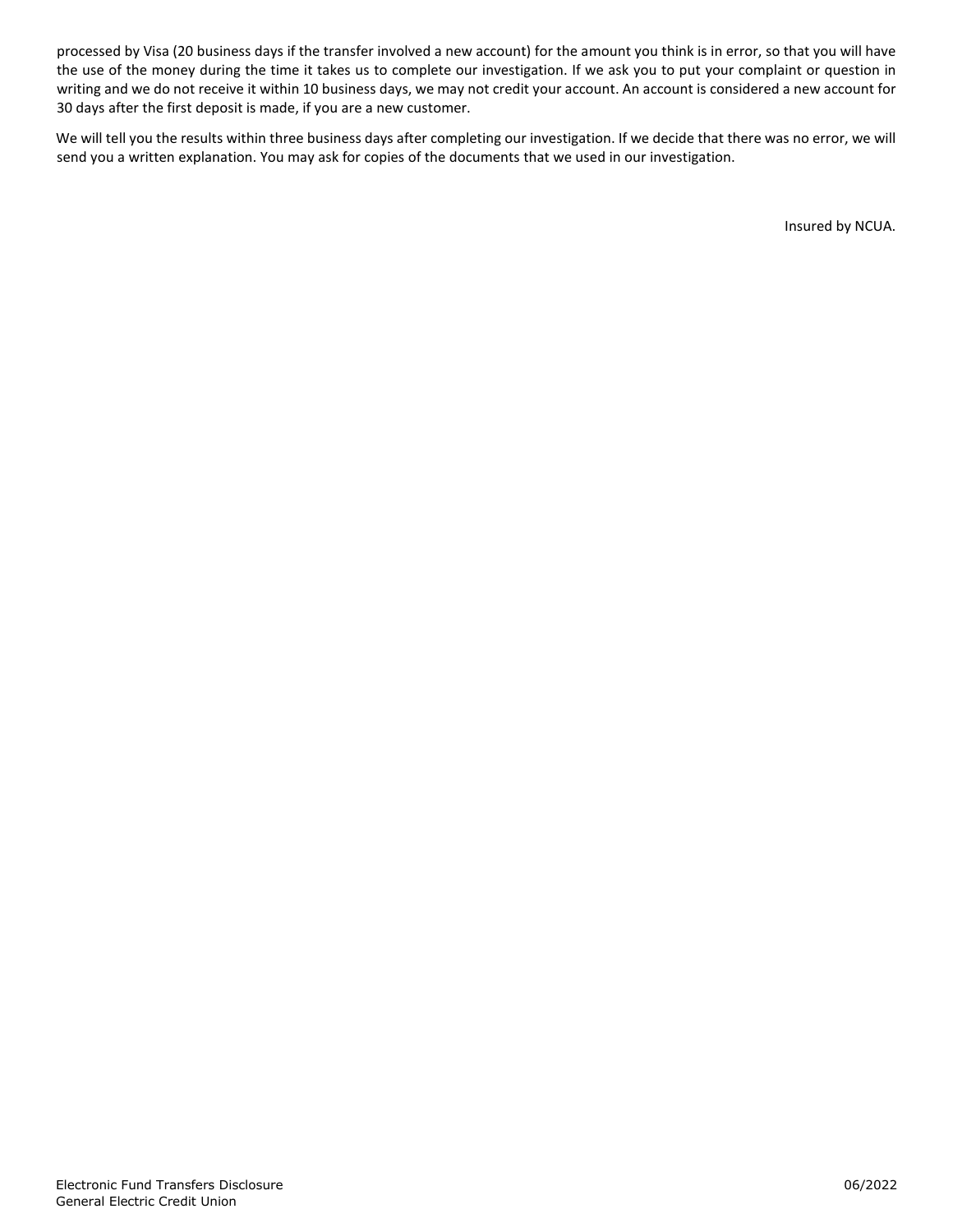

# **Funds Availability**

#### **Funds Availability Policy Disclosure**

#### **Your ability to withdraw funds at General Electric Credit Union.**

It is General Electric Credit Union's policy to make funds available to all members the first business day after the date of initial deposit, if the deposit is made a General Electric Credit Union staffed location. Funds from electronic direct deposits may be made available on the day the deposit is received. Once the funds have been deposited and made available, members shall have access to funds through methods such as cash withdraw(s), transfer(s), point of sale transaction(s), check(s), ACH or wire(s). GECU's definition of business day coincides with the Federal Reserve's definition of business day, which is Monday through Friday, excluding federal holidays. If you make a deposit on a business day that we are open, we will consider the first business day to be the date of deposit. If a deposit is made after 8:00 pm EST, the deposit will be considered received the next business day we are open.

#### **Reservation of Right to Hold.**

In some cases, we will not make all the funds that you deposit by check available to you on the first business day after the day of your deposit. Thefirst \$250ofyour deposit, however, may be made available the date of deposit.

If we are not going to make all the funds from your deposit available on the first business day, we will notify you at the time you make your deposit. We will detail the date of deposit, account number to be deposited in to, the amount of the deposit and the amount of deposit that may be made delayed. We will also tell you when the funds will be available. If your deposit is not made directly to one of our employees, or if we decide to take this action after you have left the premises, we will mail you the notice by the business day after we receive your deposit. If you need the funds from a deposit right away, you should ask uswhen the funds will be available. We may delay your ability to withdraw funds deposited by check into your account for up to seven (7) business days for these reasons:

- You deposit checks totaling more than \$6,000 on any one day.
- New membership a new membership is defined as any membership opened within the last thirty (30) calendar days.
- You have overdrawn your account repeatedly in the last six months.
- There is an emergency, such as failure of computer or communications equipment.
- We believe a check you deposit will not be paid.
- You redeposit a check that has been returnedunpaid.

Members may request a copy of the full Funds Availability Policy and any Hold Notice that may have been supplied by visiting a local branch or writing to General Electric Credit Union at:

> General Electric Credit Union 10485 Reading Road Cincinnati, OH 45241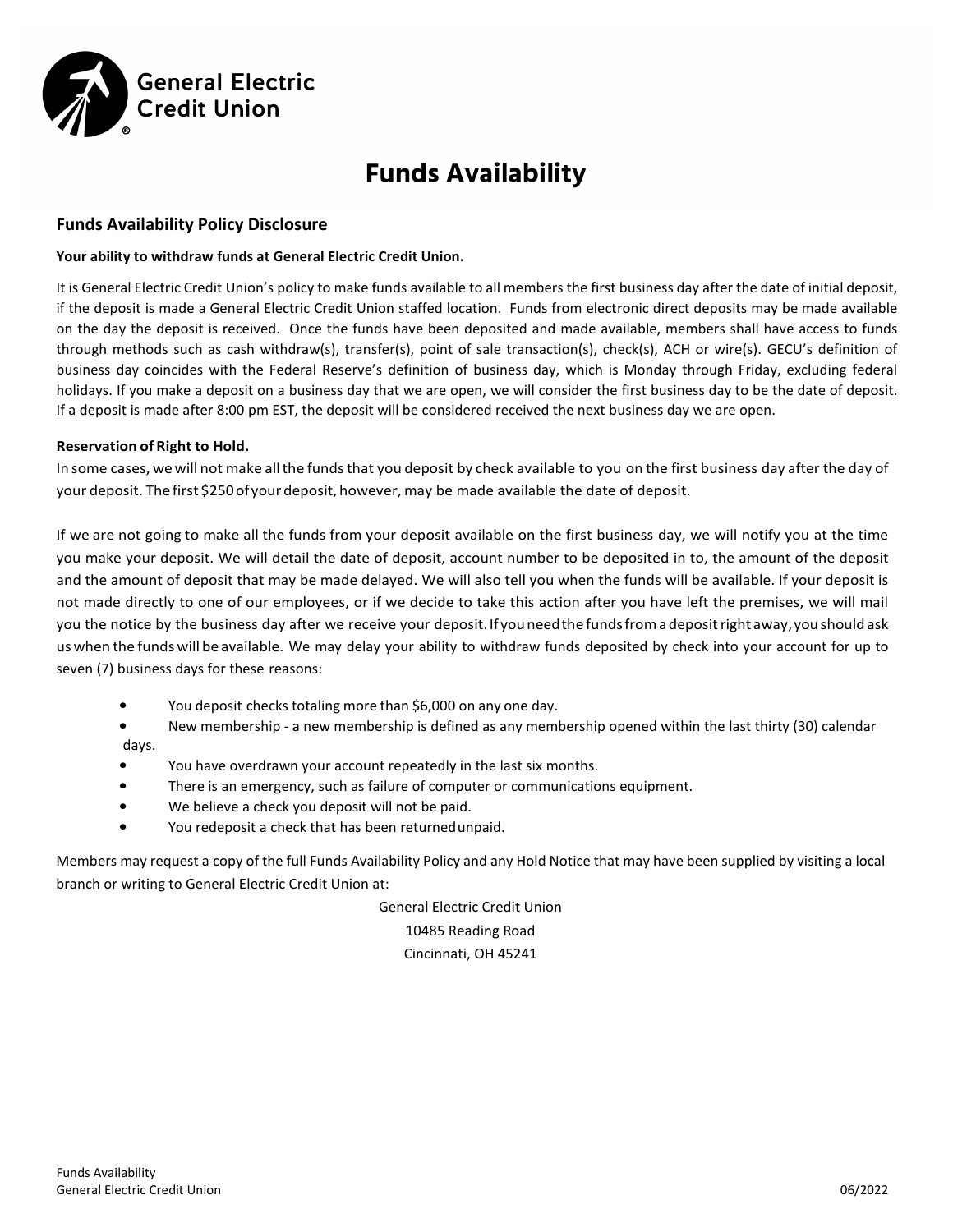# **FACTS**

## WHAT DOES GENERAL ELECTRIC CREDIT UNION DO WITH YOUR PERSONAL INFORMATION?

| Why?  | Financial companies choose how they share your personal information. Federal law gives consumers the<br>right to limit some but not all sharing. Federal law also requires us to tell you how we collect, share, and<br>protect your personal information. Please read this notice carefully to understand what we do.           |
|-------|----------------------------------------------------------------------------------------------------------------------------------------------------------------------------------------------------------------------------------------------------------------------------------------------------------------------------------|
|       |                                                                                                                                                                                                                                                                                                                                  |
| What? | The types of personal information we collect and share depend on the product or service you have with us.<br>This information can include:<br>• Social Security number, name, address, and income<br>• Payment, transaction, and account history<br>• Credit history and credit scores                                           |
|       |                                                                                                                                                                                                                                                                                                                                  |
| How?  | All financial companies need to share customers'/members' personal information to run their everyday<br>business. In the section below, we list the reasons financial companies can share their customers' personal<br>information; the reasons General Electric Credit Union (GECU) chooses to share; and whether you can limit |

|  |  |  | <b></b>       |  |  |
|--|--|--|---------------|--|--|
|  |  |  | this sharing. |  |  |

| Reasons we can share your personal information:                                                                                                                                         | <b>Does GECU Share?</b> | Can you limit this<br>sharing? |
|-----------------------------------------------------------------------------------------------------------------------------------------------------------------------------------------|-------------------------|--------------------------------|
| For our everyday business purposes-<br>such as to process your transactions, maintain your account(s), respond<br>to court orders and legal investigations, or report to credit bureaus | Yes                     | No                             |
| For our marketing purposes-<br>to offer our products and services to you                                                                                                                | Yes                     | No                             |
| For joint marketing with other financial companies                                                                                                                                      | Yes                     | <b>No</b>                      |
| For our affiliates' everyday business purposes-<br>information about your transactions and experiences                                                                                  | Yes                     | No                             |
| For our affiliates' everyday business purposes-<br>information about your creditworthiness                                                                                              | Yes                     | Yes                            |
| For our affiliates to market to you                                                                                                                                                     | Yes                     | Yes                            |
| For non-affiliates to market to you                                                                                                                                                     | Yes                     | Yes                            |

# To limit our sharing:

Call Member Services at: 513.243.4328/800.542.7093.

Email Member Services at: memberservices@gecreditunion.org.

Visit any GECU location.

Please note: If you are a new customer, we can begin sharing your information 30 days from the date we sent this notice. When you are no longer our customer, we continue to share your information as described in this notice. However, you can contact us at any time to limit our sharing.

# **Questions?**

Call 513.243.4328/800.542.7093 or go to: www.gecreditunion.org

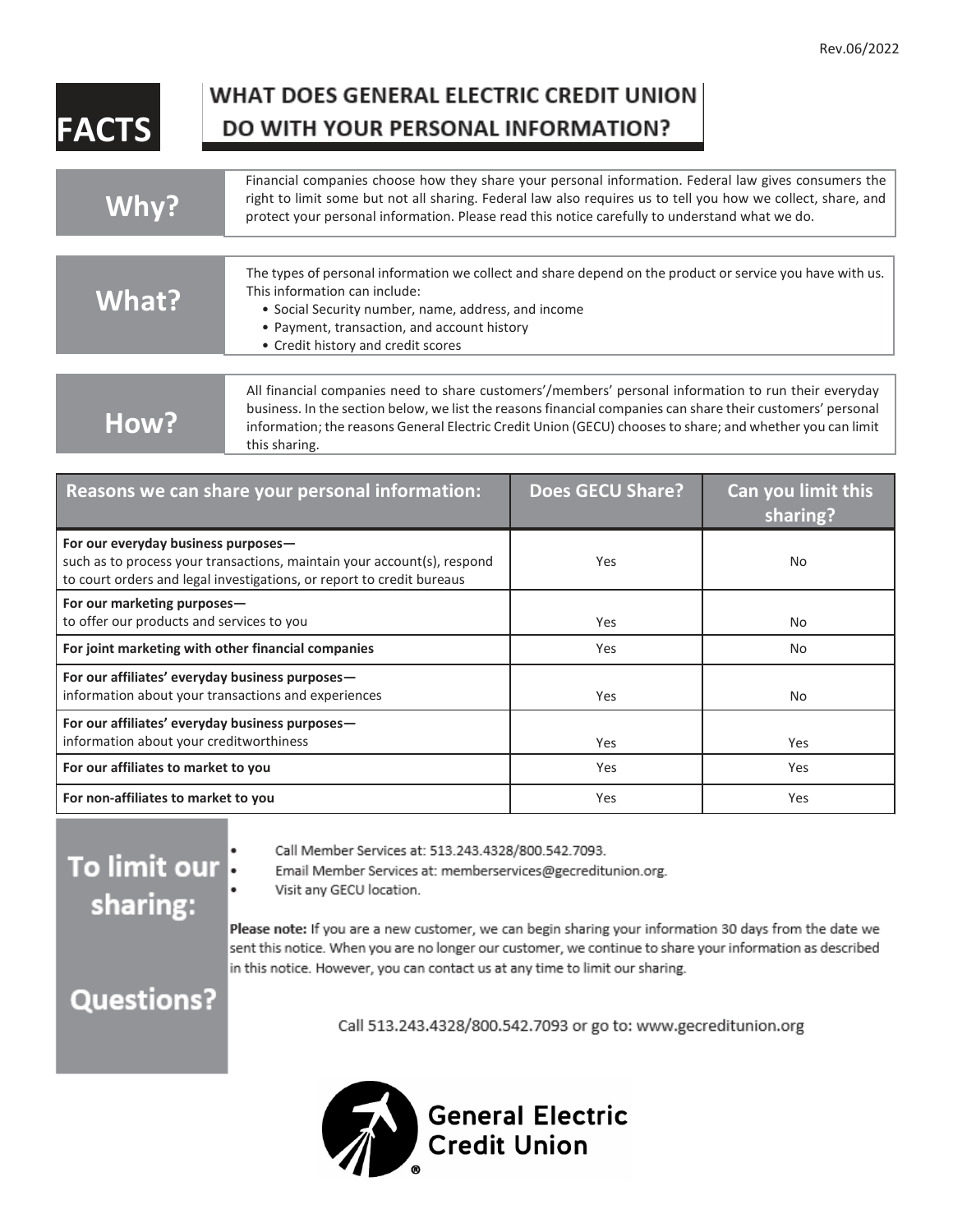# **Who are we:**

| Who is providing this notice?                                                         | General Electric Credit Union (GECU)                                                                                                                                                                                                                                                                                                                                                                                                                                                                                                                                                                                                                                |
|---------------------------------------------------------------------------------------|---------------------------------------------------------------------------------------------------------------------------------------------------------------------------------------------------------------------------------------------------------------------------------------------------------------------------------------------------------------------------------------------------------------------------------------------------------------------------------------------------------------------------------------------------------------------------------------------------------------------------------------------------------------------|
| What we do:                                                                           |                                                                                                                                                                                                                                                                                                                                                                                                                                                                                                                                                                                                                                                                     |
| How does GECU protect my personal<br>information?                                     | To protect your personal information from unauthorized access and use, we<br>use security measures that comply with federal law. These measures include<br>computer safeguards and secured files and buildings.<br>We restrict access to non-public personal information about you to those<br>employees who have a specific business purpose in utilizing your data. Our<br>employees are trained on the importance of maintaining confidentiality and<br>member privacy. We maintain physical, electronic, and procedural safeguards that<br>comply with federal regulations and leading industry practices to safeguard your<br>non-public personal information. |
| How does GECU collect my personal<br>information?                                     | We collect your personal information, for example, when you:<br>• Open an account or apply for a loan<br>• Make deposits or withdrawals from your account<br>• Show your government issued ID or use your credit or debit card<br>We also collect your personal information from others such as credit bureaus,<br>affiliates, or other companies.                                                                                                                                                                                                                                                                                                                  |
| Why can't I limit all sharing?                                                        | Federal law gives you the right to limit only:<br>• Sharing for affiliates' everyday business purposes-information about your<br>creditworthiness.<br>• Affiliates from using your information to market to you.<br>• Sharing for non-affiliates to market to you.                                                                                                                                                                                                                                                                                                                                                                                                  |
| What happens when I limit sharing for an<br>account I hold jointly with someone else? | Your choices will apply to everyone on your account.                                                                                                                                                                                                                                                                                                                                                                                                                                                                                                                                                                                                                |

# **Definitions**

| <b>Affiliates</b>      | Companies related by ownership or control. They can be financial and non-financial<br>companies.<br>• Our affiliate is a financial company, CUSO (Credit Union Service<br>Organization) Corp., a wholly owned subsidiary of General Electric Credit Union.                                                                                          |
|------------------------|-----------------------------------------------------------------------------------------------------------------------------------------------------------------------------------------------------------------------------------------------------------------------------------------------------------------------------------------------------|
| <b>Non-affiliates</b>  | Companies not related by common ownership or control. They can be financial and<br>non-financial companies.<br>• Non-affiliates we share with can include companies such as credit bureaus,<br>data processors, credit and debit card processing networks, broker-dealers,<br>and mailing and distribution services, and other third party vendors. |
| <b>Joint Marketing</b> | A formal agreement between non-affiliated financial companies that together<br>market financial products or services to you.<br>. Our joint marketing partners include companies that provide insurance products<br>such as Accidental Death and Dismemberment and Guaranteed Asset Protection<br>Insurance.                                        |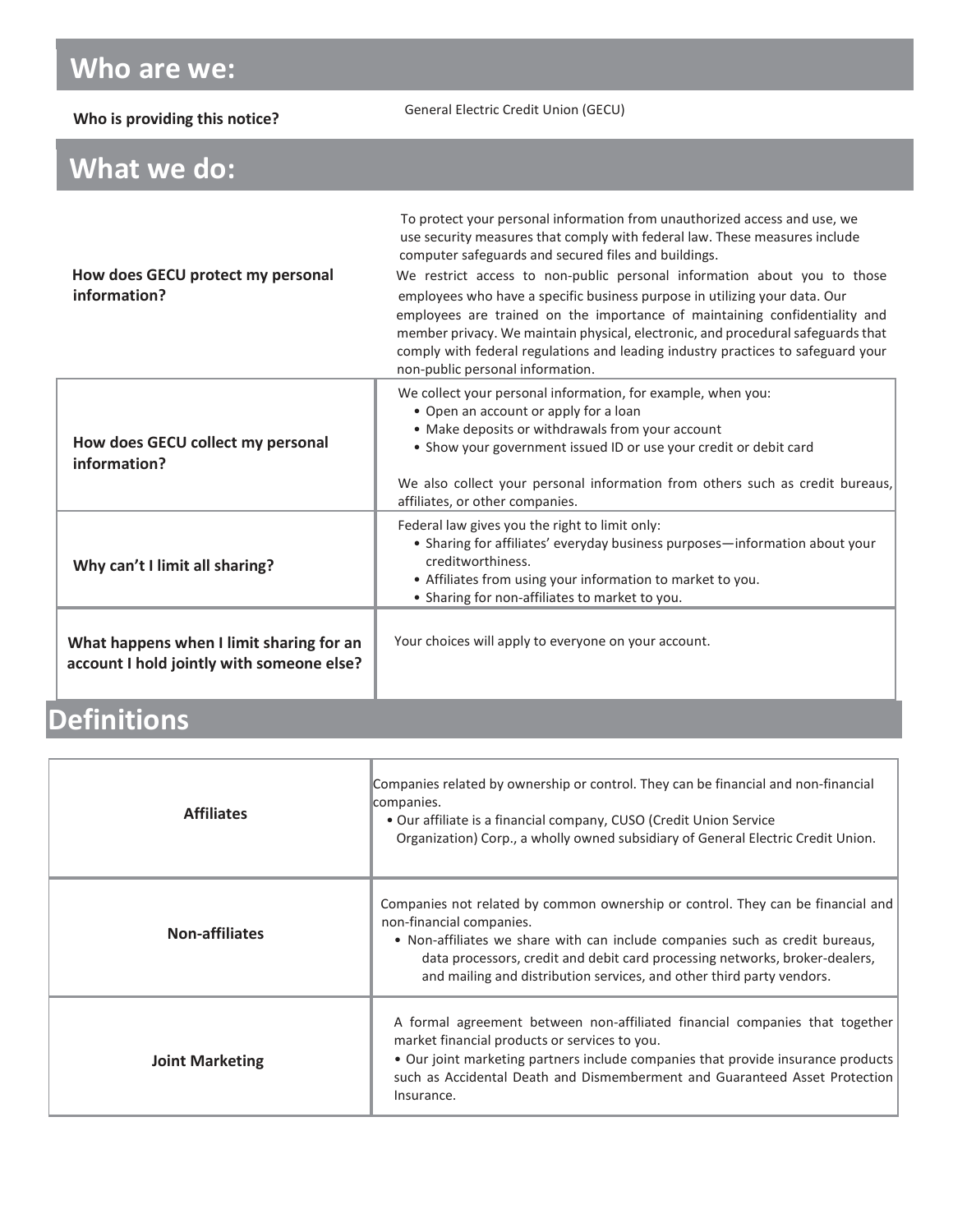

There are no charges levied against any of our accounts other than what is listed.

When you use an ATM not owned by us, you may be charged a surcharge fee by the ATM operator or owner or any network used and you may be charged a fee for a balance inquiry.

### Deposit Accounts

| Money Order                                                    | \$5  | Per item.                                                                                                                                                                                                                                        |
|----------------------------------------------------------------|------|--------------------------------------------------------------------------------------------------------------------------------------------------------------------------------------------------------------------------------------------------|
| Cashier's Check                                                | \$5  | Per item.                                                                                                                                                                                                                                        |
| Insufficient Funds Charge<br>(Returned)                        | \$32 | Per item presented for return/unpaid items.                                                                                                                                                                                                      |
| Insufficient Funds Charge (Paid)                               | \$32 | Per item presented. A fee that is charged when an ACH/Check, recurring debit<br>card transactions is used to access an available overdraft limit to pay the item,<br>also known as an Overdraft fee.                                             |
| Insufficient Funds Charge- Paid                                | \$32 | Per item presented. A fee that is charged when Extended Courtesy Overdraft<br>is used to access an available overdraft limit to pay the ATM/POS transactions<br>and every day debit card transactions, also known as an Overdraft fee.           |
| Insufficient Funds Charge~ Paid                                | \$32 | Per item presented. A fee that is charged when an online transaction,<br>Interactive Teller Machine (ITM), or over the counter transaction is used to<br>access an available overdraft limit to pay the item, also known as an Overdraft<br>fee. |
| <b>Uncollectible Deposit</b>                                   | \$10 | Per item presented. Member deposits or cashes an item that is returned<br>unpaid.                                                                                                                                                                |
| <b>Check Copy</b>                                              | \$5  | Per item.                                                                                                                                                                                                                                        |
| <b>Premature Account Closing</b>                               | \$15 | If the member requests an account is closed within 90 days of opening.                                                                                                                                                                           |
| Wire Transfer - Domestic                                       | \$20 | Per outgoing wire request.                                                                                                                                                                                                                       |
| Wire Transfer - International                                  | \$50 | Per outgoing wire request.                                                                                                                                                                                                                       |
| Lost Debit/Credit Card                                         | \$10 | Per card to replace.                                                                                                                                                                                                                             |
| <b>Expedited Card Delivery</b>                                 | \$49 | Per request                                                                                                                                                                                                                                      |
| Online Banking ACH Origination<br>with External Transfer (in)  | \$0  | For all incoming transfers.                                                                                                                                                                                                                      |
| Online Banking ACH Origination<br>with External Transfer (out) | \$3  | Standard delivery fee for all outgoing transfers.                                                                                                                                                                                                |
| Online Banking ACH Origination<br>with External Transfer (out) | \$5  | Next-day delivery fee for all outgoing transfers.                                                                                                                                                                                                |
| <b>Stop Payment</b>                                            | \$32 | Per request made: in branch, over the phone, via email, or within Online<br>Banking or our mobile app (excluding Bill Pay).                                                                                                                      |
| <b>Bill Pay Stop Payment</b>                                   | \$25 | Per request for payments initiated through our Bill Pay.                                                                                                                                                                                         |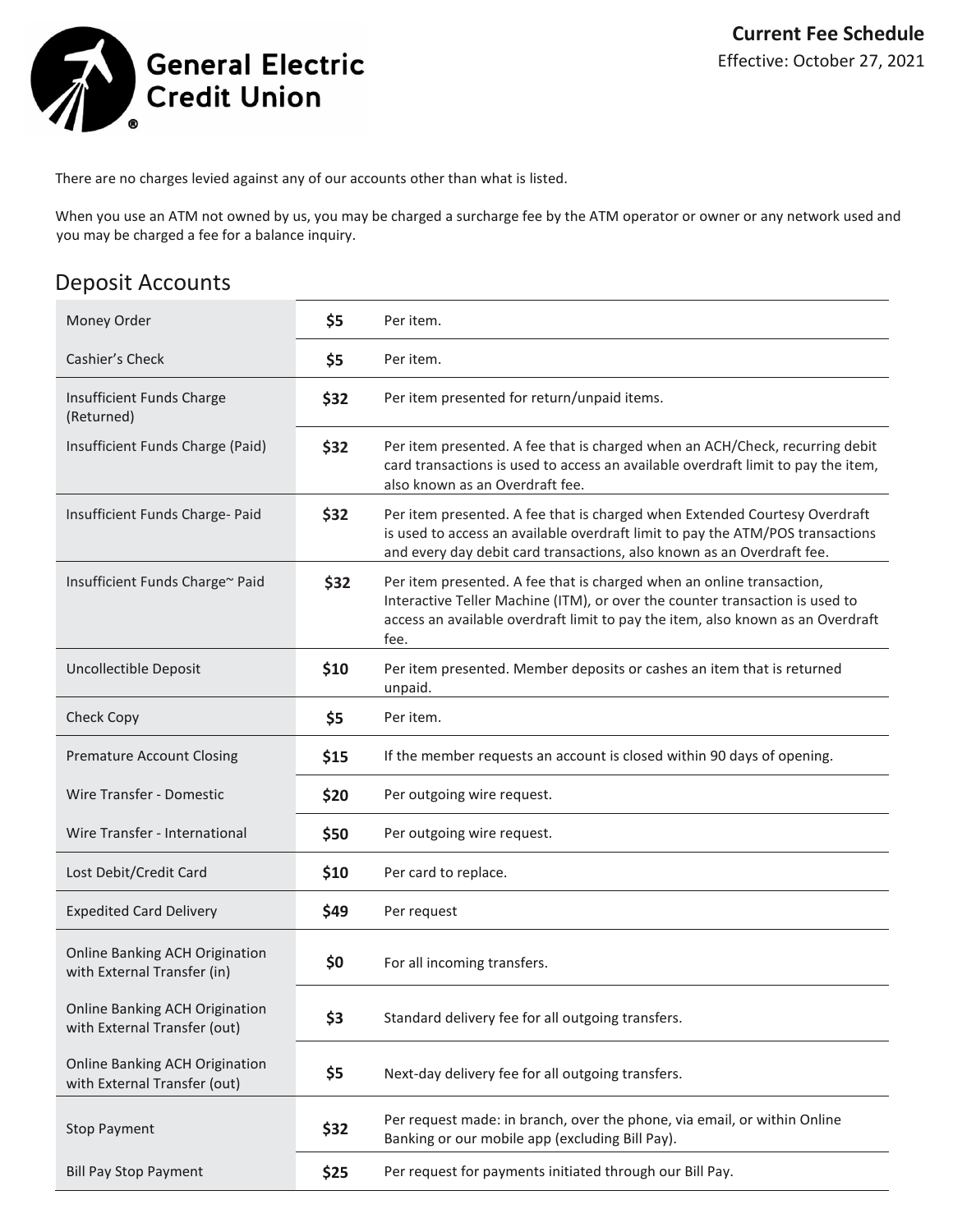| Check Orders                   | <b>Varies</b> | Order online or at a branch near you.                                                                                                                                                           |
|--------------------------------|---------------|-------------------------------------------------------------------------------------------------------------------------------------------------------------------------------------------------|
| ATM Withdrawal at Foreign ATMs | \$3           | Per item at an ATM outside of our network. GECU ATMs and those in our<br>surcharge-free partner networks are excluded. Additional fees may be<br>charged by an ATM provider, if not in network. |
| ATM Empty Envelope Deposit     | <b>S25</b>    | Per item.                                                                                                                                                                                       |
| <b>Escheatment Processing</b>  | <b>S20</b>    | Per item.                                                                                                                                                                                       |
| Inactive Account               | S6            | Per month during inactivity period on savings account, checking, or money<br>market account.                                                                                                    |

### Consumer Loans

| Change of Terms              | Up to<br>\$100 | Per request.        |
|------------------------------|----------------|---------------------|
| Credit Card Payment by Phone | S4             | Per request.        |
| Mortgage Payoff Processing   | \$30           | Per request.        |
| Returned Item Charge         | \$32           | Per item presented. |
| <b>Subordination Prep</b>    | \$250          | Per request.        |

### Miscellaneous Fees

| <b>Account Research</b>                     | \$30  | Per hour; minimum one hour charge.           |
|---------------------------------------------|-------|----------------------------------------------|
| Court Order Processing/<br>Garnishment/Levy | \$40  | Per item.                                    |
| Duplicate IRS Reporting Form                | \$5   | Per request.                                 |
| On-Us Check Cashing                         | \$5   | Per request for non-members.                 |
| Overnight Mail                              | \$25  | Per request.                                 |
| <b>Returned Statement</b>                   | \$5   | Per statement for incorrect mailing address. |
| Safe Deposit Box Drilling                   | \$225 | Per request.                                 |
| Safe Deposit Box Replacement Key            | \$25  | Per request.                                 |
| <b>Statement Copy</b>                       | \$5   | Per request for additional copy.             |